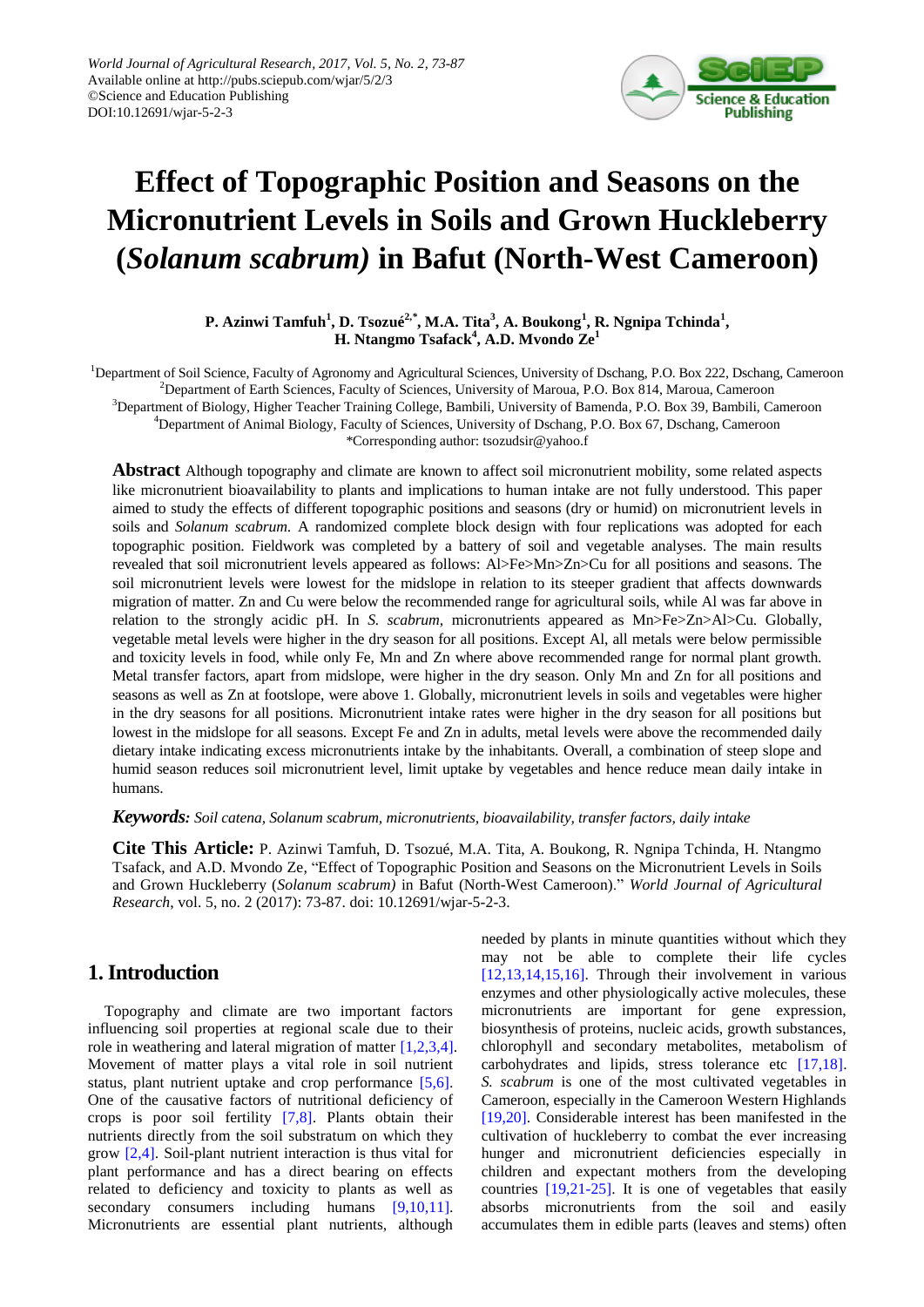to toxic levels [\[16,26,27,28\].](#page-13-4) These vegetables are cultivated in several locations in the humid Cameroon Western highlands at different topographic posisions and at different seasons [\[19,25,30\].](#page-13-3) Much works have been reported on the micronutrient contents of soils [\[31-36\],](#page-13-5) as well as heavy metal contents of *S. scabrum* [\[8,21-26\].](#page-13-6) However, works that describe the distribution of micronutrients in soils and supported *S. scabrum* at various topographic positions and at different seasons are rare. The lack of attention is due to a number of constraints including the need for multiplicity of experimental points and at different seasons, the time required for land preparation, planting, sampling and analysis, the high number of samples and a wide battery of laboratory analyses that prevent many investigators from conducting such studies in most developing countries. The objective of this work was to assess the surface soil general characteristics, levels of some micronutrient in soils and grown *S. scabrum* along a soil catena and to estimate the mean human daily intake of micronutrients. The results obtained will supplement the available data on the micronutrients levels of soils and bioavailability in vegetables commonly consumed in Cameroon and beyond.

### **2. Materials and methods**

#### **2.1. Study area**

Bafut Sub-division is located in the north of Mezam Division (North West Region of Cameroon) between latitude 06°05'-06°11' N and longitude 09°58'-10°11' E [\(Figure 1\)](#page-2-0) [\[37\].](#page-13-7) It is situated at about 20 km northwest of Bamenda and covers a surface area of 340 Km<sup>2</sup>. The mean annual precipitation is 2657.2 mm, with a long rainy season from March to November and a dry one from December to February. The mean annual temperature is 22.3°C [\[38\].](#page-13-8) The natural vegetation of Bafut is the grassland savannah, marked by grasses mixed with deciduous shrubs and stunted trees here and there, meanwhile the swampy valleys are dominated by raffia bushes and palm trees [\[39\].](#page-13-9) This natural vegetation is strongly modified by human activities mainly farming and demographic pressure imposed by a rapidly increasing population [\[40\].](#page-13-10) On a hydrographic point of view, Bafut Sub-division is drained by River Mezam (main collector) and its tributaries [\[41\].](#page-13-11) The drainage system forms a sparse and more or less angular drainage pattern [\[42\].](#page-13-12) Geologically, Bafut sub-division is located along the Cameroon Volcanic Line and comprises three main geological formations: volcanic rocks, metamorphic rocks and alluvial deposits [\[43\].](#page-13-13) The metamorphic rocks, mainly gneiss and schist, outcrop mainly in the North especially on slopes of high plateaus and constitute the basement. The volcanic rocks, mostly basalts, outcrop in south Bafut. The alluvial deposits cover the Mezam River valley. The distribution of soils in Bafut is conditioned chiefly by topography and climate. Thus, ferrallitic soils occur in the southern high plateaus. In the north, most of the hill slopes are covered by brunified soils; alluvial soils are abundant in the Mezam river valley. Hydromorphic soils are common in the swampy valleys [\[44\].](#page-13-14) The estimated population of 80305 inhabitants (2005 census) is settled in

three main zones: the Mumala'a (heart of the country) at the Centre clustered around the Fon's palace, the Ntare (ridge area) to the South and the Mbunti (lower) to the North which descends abruptly to the Menchum valley. In Bafut Sub-division, vegetable cultivation is all year round to ensure a continuous supply, but cultivation is intensified in the dry season when it is more lucrative. In the rainy season, vegetable is grown both in uplands and lowlands. In the dry seasons, it is cultivated only in lowlands close to the banks of the Mezam River, main water course which runs through the Bafut municipality and whose water serves for irrigation. Hand watering with cans is common but flood irrigation is more common in the valleys. Most of the farmers usually have a home garden for home consumption and a garden for commercial purposes usually some distance away from the home. A topographic survey of the study area was carried out and the study area (interfluve) was divided into three topographic positions (upslope, midslope and footslope) across three neighborhoods (Mambu, Manka'a and Bujong, respectively) following a NE-SW transect [\(Figure 2\)](#page-2-1).

### **2.2. Methodology**

#### **2.2.1. Experimental Design and Land Preparation**

The studied topographic positions were upslope, midslope and footslope [\(Figure 2\)](#page-2-1). A randomized complete block design with four replications was adopted for each position. For each position, the experimental procedure was done in the rainy season and dry season making a total number of 24 studied experimental units.

The soil was cultivated using a digging fork to improve water infiltration. All plant residues were removed during cultivation and irrigation was done to improve soil moisture before planting.

#### **2.2.2. Planting and Management**

The *S. scabrum* seeds were purchased in the Bafut Main Market at 150 FCFA (about \$ 0.3) per glass and planted in mid-March 2015 (rainy season) and in December 2015 (dry season). Experimental units were watered where after there was need to keep the soil moist throughout the study. Weeds were removed by uprooting each time they appeared in the experimental units for the entire duration of the study. No fertilizer was applied throughout the growing period.

#### **2.2.3. Sample Collection and Pre-treatment**

The vegetable shoots were harvested at six weeks after planting. Thus, the stems were randomly cut at about 15 cm from the soil surface within each demarcated 5 m by 5 m sub-plot using a ceramic scissors to form a final composite sample of about 1 kg. All together, four composite vegetable samples were obtained per 10 m x 10 m plot making a total number of 24 samples.

In each sub-plot, before transplantation, four soil samples were randomly collected at 0-20 cm depth (rooting zone) using a plastic shovel to avoid any metal contamination. These samples were mixed together to obtain a composite sample per sub-plot, thus making four composite soil samples per plot per season. All together,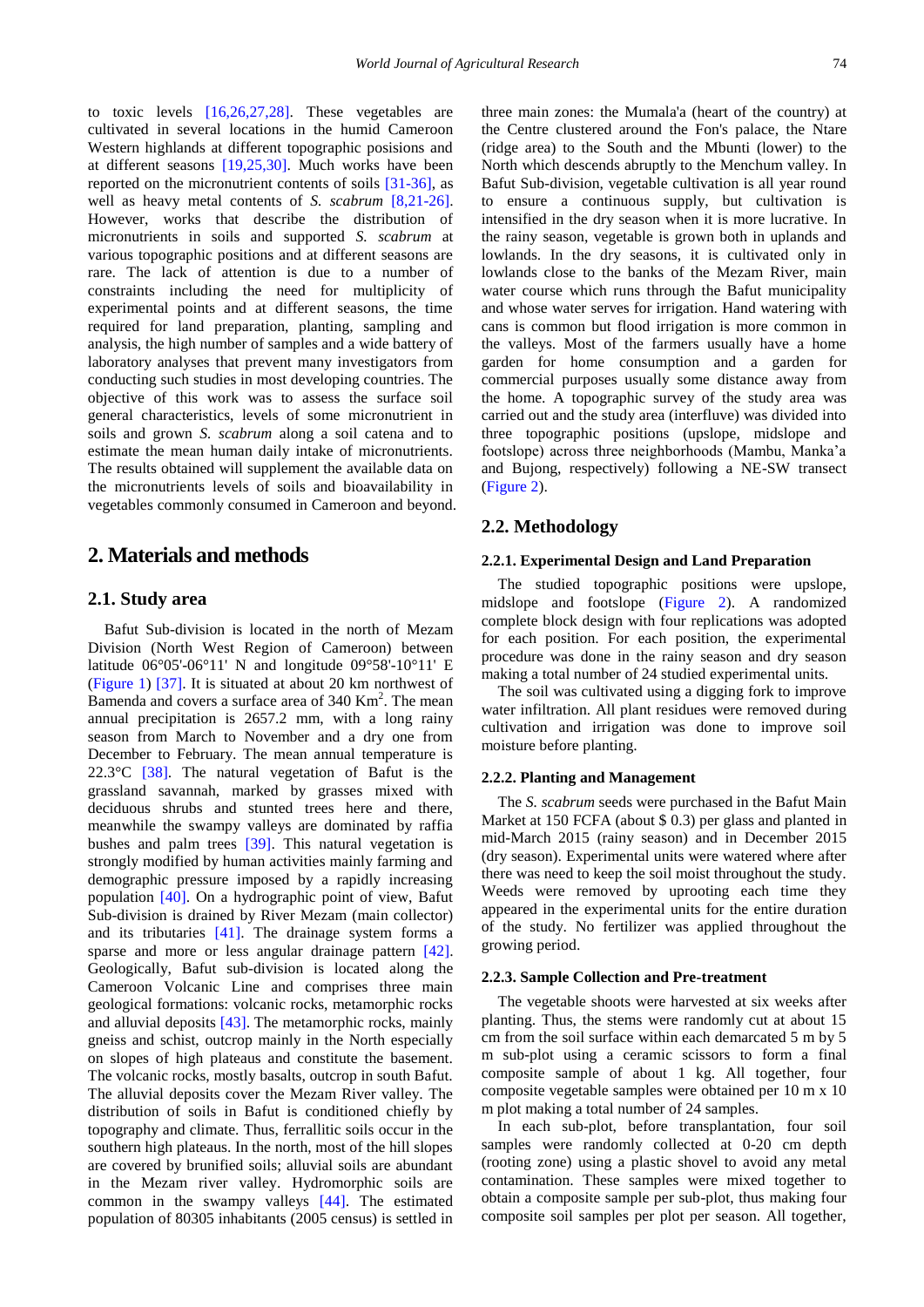24 composite soil samples were obtained. Samples were stored in clean plastic bags immediately after collection and conveyed to the laboratory for further description and analysis. In the laboratory, the soil samples were air-dried at room temperature for one week and passed through a 2-mm polyethylene sieve to remove plant debris and pebbles. Afterwards, they were lightly crushed in an agate mortar into fine powder and passed through a 0.149-mm nylon sieve. The vegetable samples were washed three times with distilled water to remove soil particles and were then oven-dried at 75°C to a constant weight for 48 hours. The dried vegetable samples were crushed into fine powder in an agate mortar and passed through a 0.149-mm nylon sieve. The soil and vegetable powders were then stored in glass containers and preserved under ambient conditions pending analysis.

<span id="page-2-0"></span>

<span id="page-2-1"></span>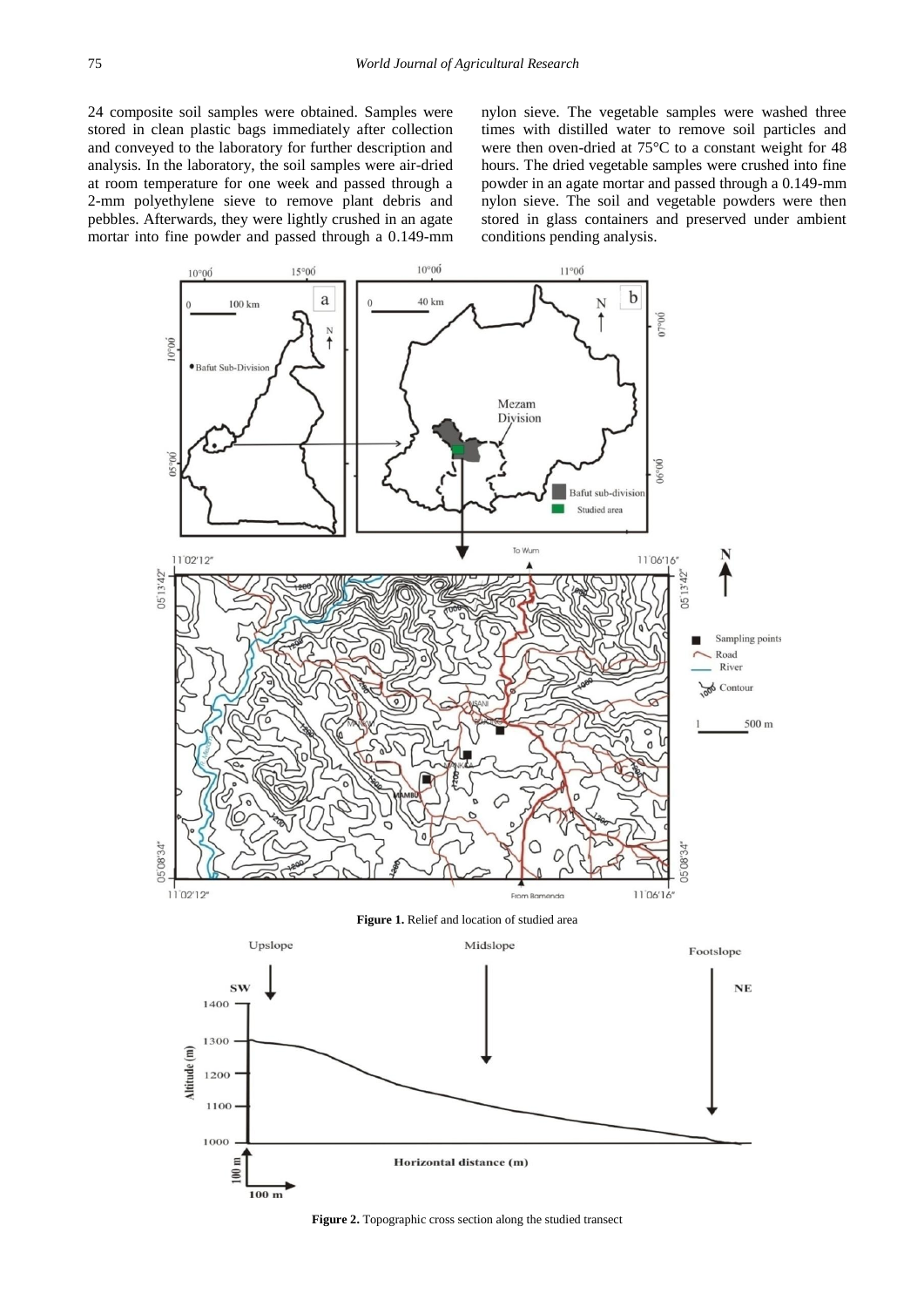#### **2.2.4. Laboratory Analyses of Soils and Vegetables**

The soil physico-chemical analyses and micronutrient analyses of soils and vegetables were done at the Soil Science Laboratory of the Faculty of Agronomy and Agricultural Sciences (FASA) of the University of Dschang (Cameroon). The soil relative humidity was determined by noting the weight-loss of an air-dried sample, after subjecting it to an oven temperature of 105°C for 24 hours [\[45\].](#page-13-15) The bulk density was determined in reference to Archimedes' principle and particle density was measured by pycnometer method [\[45\].](#page-13-15) Soil porosity was deduced from bulk density and particle density [\[45\].](#page-13-15) The particle size distribution was measured by Robinson´s pipette method  $[45]$ . The pH-H<sub>2</sub>O was determined in a soil/water ratio of 1:2.5 and the pH KCl was determined in a soil/KCl composition of 1:2.5 [\[46\].](#page-13-16) The organic carbon (OC) was measured by Walkley-Black method [\[47\].](#page-13-17) Organic matter (OM) was obtained from organic carbon (OC) using the Sprengel factor as in equation (1[\) \[47\].](#page-13-17)

$$
OM = OC \times 1.724. \tag{1}
$$

Total nitrogen (TN) was measured by the Kjeldahl method [\[48\].](#page-13-18) Available phosphorus was determined by concentrated nitric acid reduction method [\[49\].](#page-13-19) Exchangeable cations were analyzed by ammonium acetate extraction at pH  $7$  [\[50\].](#page-13-20) The cation exchange capacity was measured by sodium saturation method [\[51\].](#page-13-21) The base saturation was calculated as the percentage of the sum of exchangeable cations (S) divided by the cations exchange capacity (CEC). The exchangeable aluminum was extracted in a 1M KCl solution and evaluated by colourimetry with the violet pyrocathecol method [\[52\].](#page-13-22) Structural stability index and slaking index were calculated according to [\[54\]](#page-14-0) and [\[55\],](#page-14-1) respectively. Aluminum toxicity was defined by the Kamprath method [\[53\]](#page-13-23) as in equation (2).

$$
m = \frac{Al}{Al+S} X100.
$$
 (2)

Soil micronutrient levels were measured by total digestion method [\[56\].](#page-14-2) Thus, aliquots of 0.5 g of dried soil samples were digested with  $HNO<sub>3</sub>$  acid,  $H<sub>2</sub>O<sub>2</sub>$  and HCl acid mixture in the ratio 5:1:1 at 80°C until a clear solution was obtained. The solution was filtered through Whatman no. 42 filter paper and diluted to 50 ml with deionized water. The filtrates were then directly analyzed for Fe, Mn, Cu and Zn using atomic absorption spectrophotometry PG-900 Model, equipped with an airacetylene flame and a hollow cathode lamp, under standard conditions using wavelengths and slit-widths specified for each element [\[57\].](#page-14-3)

The dried vegetable samples were digested with  $HNO<sub>3</sub>$ acid,  $H_2O_2$  and HCl acid mixture in a 5:1:1 ratio, filtered, diluted to 50 ml and then analyzed for Fe, Mn, Cu and Zn by Atomic Absorption Spectrophotometry PG-900 Model [\[57\].](#page-14-3) All soil and vegetable samples were analyzed along with a blank solution. Calibration was performed with standard solutions while precision and accuracy where checked by repeated analyses of sub-samples of standards. Soil and vegetable micronutrient concentrations were expressed in mg kg<sup>-1</sup>. The metal transfer factors were calculated as the concentration of the metal in the vegetable relative to contents in soil before planting [\[58\].](#page-14-4)

The daily intake  $(mg kg^{-1}day^{-1})$  of each micronutrient, based on data from the Bafut District Hospital in 2015 and the results of a current vegetable consumption survey in the study area (Azinwi Tamfuh P, in preparation), was calculated from the adult mean weight (61 kg), adult's daily vegetable intake (26 g), children's mean weight (12 kg) and children vegetable daily intake (18 g) based on the equation (3) according to  $[16]$ :

Daily intake (mg kg<sup>-1</sup>)  
= Mean micronutrient conc.in vegetable  

$$
X \frac{Vegetable weight}{Body weight}.
$$
 (3)

#### **2.2.5. Statistical Analysis**

Statistical analysis was performed using the SPSS software program (SPSS Inc., Version 12.0). The data were analyzed by one-way analysis of variance (ANOVA). The Tukey's test was used to detect the statistical significance of differences ( $P < 0.05$ ) between means.

### **3. Results**

### **3.1. Soil Physico-chemical Characteristics**

The soil physico-chemical characteristics are presented in [Table 1.](#page-4-0) The soils showed a high bulk density and low porosity. The texture ranged from sandy clay at the upslope to clayey at the midslope and heavy clayey texture at the footslope. The silt/clay ratios of the upslope and footslope positions varied from 0.28 to 0.62, while the midslope had a silt/clay ratio of 0.93 for RMS and 0.77 for DMS [\(Table 1\)](#page-4-0). The soil pH was very acidic. The organic matter content was average at the upslope and midslope but very high in the footslope. The exchangeable cations were as follows: Ca was low to very low, Mg was low, K was low to very low and Na was very low. The sum of exchangeable bases was low at the upslope and midslope but moderate at the footslope. The CEC was low for all the studied positions and seasons. The available phosphorus was also moderate for all the positions and seasons. The Al toxicity of these soils was moderate for all the positions and seasons, although slightly higher at the footslope.

### **3.2. Distribution and Levels of micronutrients in Soils along the Catena**

The mean Fe contents of the soils ranged between 36 and 128 mg kg<sup>-1</sup> for all the topographic positions and seasons [\(Figure 3\)](#page-4-1). Between topographic positions, all soil Fe contents showed significant differences (*P*<0.05. Between seasons, there was a significant difference (*P*<0.05) between all treatments.

The mean Mn contents of the soils were very high for all topographic positions and seasons, ranging between  $(27 \text{ and } 103 \text{ mg kg}^{-1})$  [\(Figure 3\)](#page-4-1). Apart from the DFS and RMS, based on topography, all the Mn contents showed no significant difference (*P*<0.05). Between seasons, only DFS and RMS were significantly different from the rest of the treatments  $(P<0.05)$ .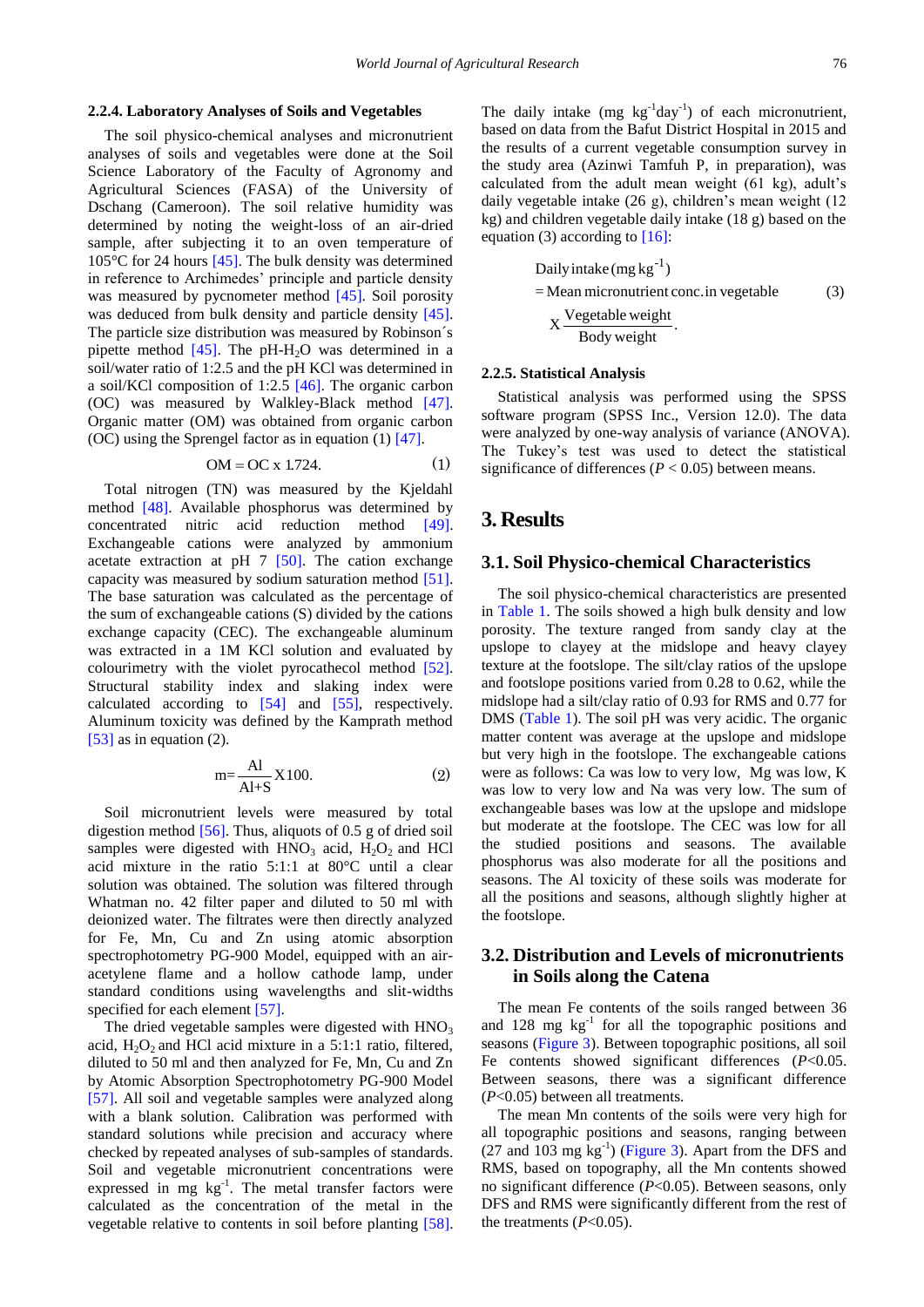<span id="page-4-0"></span>

| <b>Soil properties</b>                     |                       |               | Footslope              |                                 | <b>Midslope</b> | <b>Upslope</b>                 |                        |  |
|--------------------------------------------|-----------------------|---------------|------------------------|---------------------------------|-----------------|--------------------------------|------------------------|--|
|                                            |                       | `RFS          | <b>DFS</b>             | <b>RMS</b>                      | <b>DMS</b>      | <b>RUS</b>                     | <b>DUS</b>             |  |
| Moisture content $(105^{\circ}C)$          |                       | 16.3          | 15.80                  | 15.2                            | 8.20            | 14.3                           | 7.12                   |  |
| Particle density ( $g \text{ cm}^{-3}$ )   |                       | 2.6           | 2.6                    | 2.6                             | 2.6             | 2.6                            | 2.6                    |  |
| Bulk density $(g \text{ cm}^{-3})$         |                       | 1.7           | 1.7                    | 1.5                             | 1.5             | 1.5                            | 1.5                    |  |
| Porosity (%)                               |                       | 34.6          | 34.6                   | 42.3                            | 42.3            | 42.3                           | 42.3                   |  |
| Texture                                    | Sand                  | 32            | 26                     | 21                              | 23              | 51                             | 55                     |  |
|                                            | Silt                  | 16            | 20                     | 38                              | 34              | 17                             | 10                     |  |
|                                            | Clay                  | 52            | 54                     | 41                              | 43              | 32                             | 35                     |  |
|                                            | <b>Textural</b> class | Heavy clay    | Heavy clay             | Clay                            | Clay            | Sandy clay                     | Sandy clay             |  |
| pH(H <sub>2</sub> 0)                       |                       | 4.3           | 4.6                    | 4.2                             | 4.4             | 4.9                            | 4.6                    |  |
| pH(KCl)                                    |                       | 4.0           | 4.4                    | 4.9                             | 4.3             | 4.7                            | 4.4                    |  |
| $\Delta pH$                                |                       | 0.3           | 0.2                    | 0.3                             | 0.1             | 0.2                            | 0.2                    |  |
| Organic carbon (%)                         |                       | 4.8           | 5.1                    | 2.8                             | 3.7             | 4.06                           | 3.9                    |  |
| Organic matter (%)                         |                       | 8.3           | 8.9                    | 4.9                             | 6.36            | 7.07                           | 6.79                   |  |
| Total nitrogen (%)                         |                       | 0.42          | 0.56                   | 0.16                            | 0.08            | 0.11                           | 0.07                   |  |
|                                            | $Ca2+$                | 3.4           | 3.6                    | 1.6                             | 1.9             | 1.46                           | 1.6                    |  |
| Exchangeable bases                         | $Mg^{2+}$             | 1.3           | 1.5                    | 0.98                            | 1.12            | 1.2                            | 1.40                   |  |
| $\text{ (cmol+kg}^{-1})$                   | $K^+$                 | 0.38          | 0.29                   | 0.15                            | 0.16            | 0.11                           | 0.2                    |  |
|                                            | $Na+$                 | 0.11          | 0.10                   |                                 |                 | 0.05                           | 0.08                   |  |
| Sum of exchangeable bases $(cmol+kg^{-1})$ |                       | 5.19          | 5.49                   | 2.73                            | 3.18            | 3.42                           | 3.55                   |  |
| $CEC$ ( $cmol+kg^{-1}$ )                   |                       | 17.9          | 18.6                   | 12.2                            | 12.5            | 10.5                           | 11.01                  |  |
| Available phosphorus (ppm)                 |                       | 30.9          | 27.06                  | 17.22                           | 22.1            | 24.8                           | 34.1                   |  |
| Exchangeable Al $(cmol+kg^{-1})$           |                       | 1.85          | 1.59                   | 0.99                            | 0.56            | 0.92                           | 0.77                   |  |
| Al toxicity (%)                            |                       | 35.65         | 28.96                  | 36.26                           | 17.61           | 26.90                          | 21.69                  |  |
| C/N ratio                                  |                       | 11.43         | 9.11                   | 17.50                           | 46.25           | 36.91                          | 55.71                  |  |
| Ca/Mg ratio                                |                       | $2.6^{a, 1}$  | $2.4^{a, 1}$           | $1.6^{a,\overline{1}}$          | $1.6^{a, 1}$    | $1.2^{a, 1}$                   | $1.1^{a, 1}$           |  |
| Mg/K ratio                                 |                       | $3.4^{a,1}$   | $5.2^{\overline{a},1}$ | $6.5^{a, 1}$                    | $7.0^{b, 1}$    | $10.9^{b, 1}$<br>$0.47^{a, 1}$ | $7.0^{b.1}$            |  |
| Exchangeable sodium % (ESP)                |                       | $0.61^{a, 1}$ | $0.54$ <sup>a, 1</sup> |                                 |                 |                                | $0.72$ <sup>a, 1</sup> |  |
| $S/CEC$ $(% )$                             |                       | $28.9^{a, 1}$ | $29.5^{\text{a},1}$    | $25.35^{a,1}$<br>$22.62^{a, 1}$ |                 | 32.57 <sup>a, 1</sup>          | $32.24^{a, 1}$         |  |
| Ca/Mg/K ratio                              |                       | 66.9:25.6:7.5 | 66.8:27.8:5.4          | 58.6:35.9:5.5                   | 59.8:35.2:5.0   | 52.7:43.3:4.0                  | 50.0:43.8:6.3          |  |
| CEC/Clay ratio                             |                       | 0.34          | 0.34                   | 0.30                            | 0.28            | 0.33                           | 0.31                   |  |
| Structural stability index                 |                       | 12.2          | 12.0                   | 7.9                             | 9.1             | 14.4                           | 15.1                   |  |
| Slaking index                              |                       | 0.68          | 0.64                   | 0.65                            | 0.55            | 0.42                           | 0.21                   |  |

**Table 1. Soil characteristics (0-20 cm depth) along the soil catena in Bafut sub-division**

<span id="page-4-1"></span>*RFS: Rainy season footslope soils; DFS: Dry season footslope soils; RMS: rainy season midslope soils; DMS: dry season midslope soils; RUS: rainy season upslope soils; DUS: dry season upslope soils.*



Figure 3. Mean micronutrient composition of soils along the catena (RFS: Rainy season footslope soils; DFS: Dry season footslope soils; RMS: rainy season midslope soils; DMS: dry season midslope soils; RUS: rainy season upslope soils; DUS: dry season upslope soils). Between topographic positions, bars with same shades, followed by different letters are significantly different at P < 0.05; within topographic position, bars with the same shade followed by different numbers are significantly different at  $p < 0.05$  for different seasons)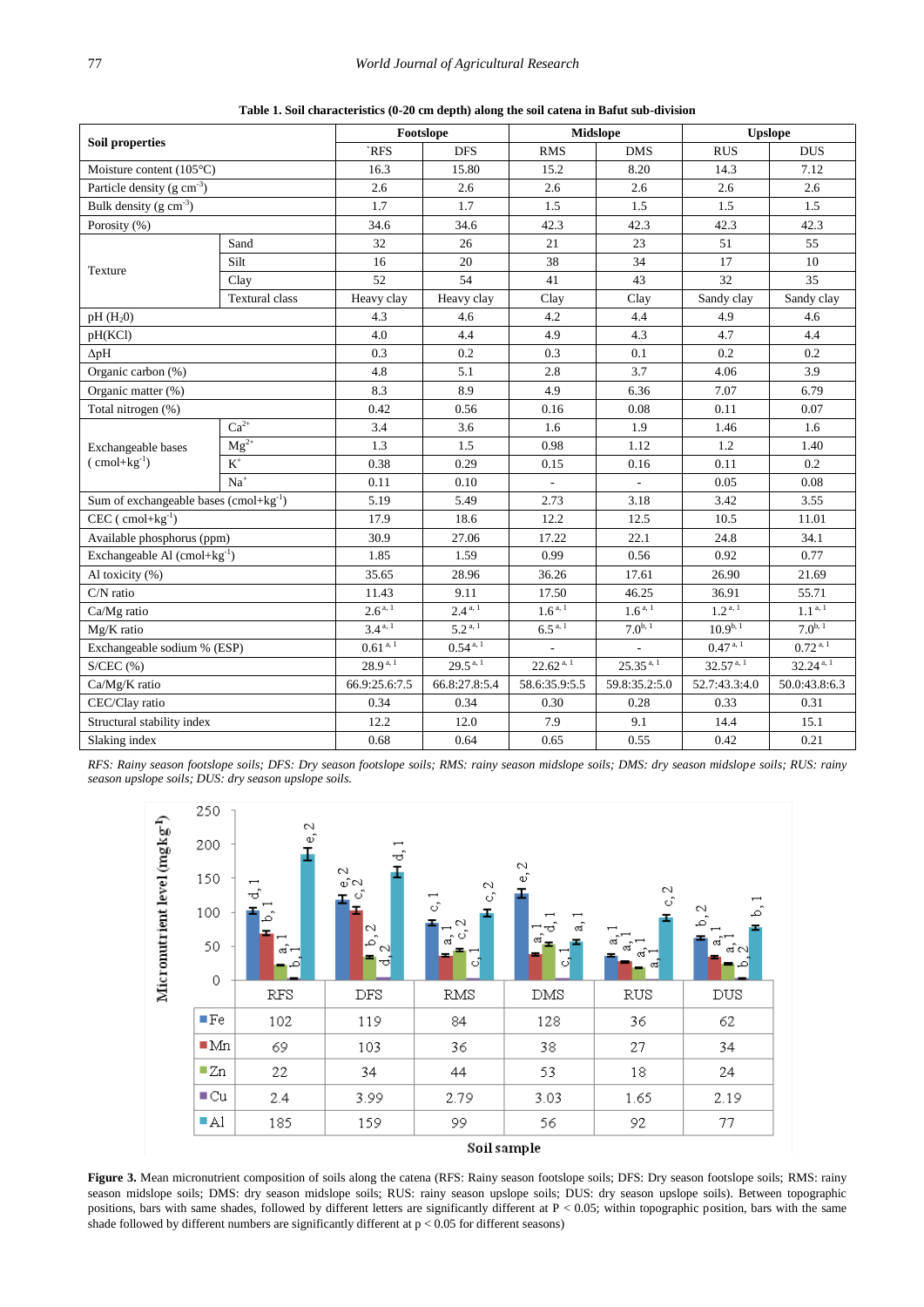The Zn concentrations of the soils were very high for all the studied topographic and seasons [\(Figure 2\)](#page-2-1). Between positions, RFS, RUS and DUS were significantly different from the rest of the treatments. Between seasons, only RUS and DUS did not show any significant difference in Zn concentrations.

The Cu contents of the studied soils were moderate for upland in rainy season to very high for the rest of the studied sites and seasons [\(Table 2;](#page-7-0) [Figure 3\)](#page-4-1). Between position, there was a significant difference (*P*<0.05) between the Cu contents of the different landscape positions, apart from midslope. Between seasons, only the midslope soils did not show any variations in Cu contents with seasons.

The Al contents of the studied soils ranged from 56 to 185 mg  $kg<sup>-1</sup>$  [\(Table 2;](#page-7-0) [Figure 3\)](#page-4-1). The highest values were noted at the footslope, but decreased significantly at the midslope and upslope. Between positions, there was a significant difference in soil Al concentrations between all the topographic positions and seasons.

<span id="page-5-0"></span>The mean Fe/Mn ratios were high for DMS and RMS (midslope), while the rest were low, except DUS which was moderate [\(Figure 4\)](#page-5-0). RMS and DMS were significant different in Fe/Mn compared to the other positions.

## **3.3. Micronutrient Composition of** *S. scabrum* **Samples along the Catena**

The micronutrient levels of the studied *S. scabrum* appeared as Mn>Fe>Zn>Cu [\(Figure 5\)](#page-5-1).

Mn was the most concentrated micronutrient in the *S. scabrum* and ranged between 53 and 178.6 mg kg<sup>-1</sup> [\(Figure 5\)](#page-5-1). The highest contents were observed for DMV and the lowest ones were shown by the RUV. Apart from RFV and RMV, the rest of the Mn contents did not vary significantly between topographic positions. Between seasons, the Mn contents were significantly different (*P*<0.05) for all the topographic positions.

The Zn contents of the *S. scabrum* ranged between 6.06 and  $44.3$  mg kg<sup>-1</sup> [\(Figure 5\)](#page-5-1). The highest Zn contents were observed for RFV and the lowest ones were shown by RUV. Apart from RUV and RMV, there was no significant difference (*P*<0.05) in Zn contents between the *S. scabrum* for the rest of the topographic positions. Between seasons, all the topographic positions showed a significant difference between seasons.



<span id="page-5-1"></span>**Figure 4.** Fe/Mn ratio for the different soil samples. Bars with different letters are significantly different at  $p < 0.05$  for different seasons



#### Vegetable sample

Figure 5. Micronutrient composition of S. scabrum along the catena (RFV: Rainy season footslope vegetables; DFV: Dry season footslope vegetables; RMV: rainy season midslope vegetables; DMV: dry season midslope vegetables; RUV: rainy season upslope vegetables; DUV: dry season upslope vegetables; between topographic positions, bars with same shades, followed by different letters are significantly different at P < 0.05; within topographic positions (between seasons), bars with the same shade followed by different numbers are significantly different at  $p < 0.05$  for different seasons)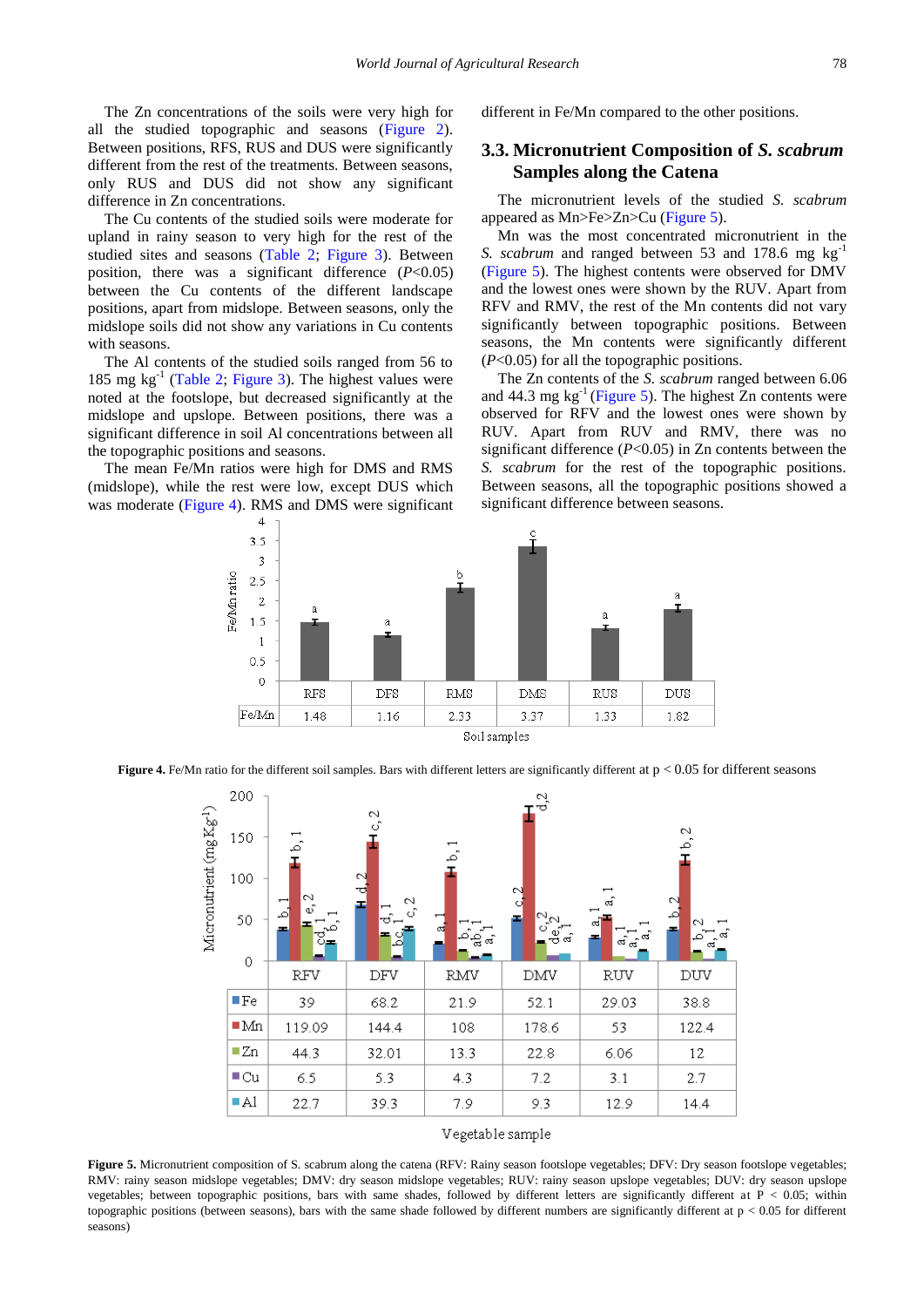The Fe contents in *S. scabrum* ranged from 21.9 to  $68.2mg$  kg<sup>-1</sup> [\(Figure 5\)](#page-5-1). The highest Fe contents were observed for DFV and the lowest ones were shown by the RMV. There was a significant difference (*P*<0.05) in Fe contents for all the topographic positions. Season-wise, there is a significant difference (*P*<0.05) in Fe contents for all seasons.

The Cu contents in the *S. scabrum* ranged between 2.7 and 7.2 mg  $\text{kg}^{-1}$  [\(Figure 5\)](#page-5-1). The highest values were observed for DMV while the lowest ones were noted for DUV. However, the upslope vegetables showed lower Cu contents compared to those of the footslope*. Apart from upslope,* There was a significant difference (*P*<0.05) in Cu contents between all the seasons.

The mean Al contents of the vegetables ranged from 7.9 to 39.3 mg  $kg^{-1}$  [\(Figure 5\)](#page-5-1). The highest Al values were found in DFV while the lowest ones were recorded in RMV. Amongst topographic positions, there was a significant difference in Al concentration between RMV and RUV and the rest of the landscape positions. Among seasons, only footslope vegetables showed a significant difference between seasons (*P*<0.05).

#### **3.4. Soil-plant Metal Transfer Factors (TF)**

Soil-plant metal transfer factors were high (>1) for Mn and Cu, but low for Zn, Fe and Al  $(\langle 1)$  [\(Figure 6\)](#page-6-0).

The TF of Mn globally ranged between 1.4 and 4.7. The highest TF values were recorded for the midslope (4.7 for the dry season and 3.0 for the rainy season), while the lowest values where observed in the dry season at upslope and footslope. Based on position, the upslope showed a significant difference in TF values for Fe meanwhile there was no significant difference between seasons. For Mn, only the midslope vegetables were significantly different from the other positions and between seasons. The TF of Cu ranged between 1.23 and 2.71. Only the dry season footslope, rainy season midslope values were not significantly different from the rest of the TF for the different positions. Meanwhile, a significant difference (*P*<0.05) was observed between Cu TF of at midslope for the rainy and the dry season. The iron TF showed no significant difference between positions and seasons. The TF of Zn showed the same trend as Fe except for footslope at rainy season, which is high (2.01) and also significantly different from all other TF values. The TF values of Al were the lowest of all the micronutrients. Apart from rainy season midslope, there was no significant difference in Al TF values between positions and seasons.

### **3.5. Linear Correlations (r)**

Most of the vegetable micronutrients were correlated, either negatively or positively, with the soils physicochemical characteristics and micronutrients [\(Table 2\)](#page-7-0). Nevertheless, it was observed that Al and clay were positively correlated with most of the other soil metals, while pH  $(H<sub>2</sub>0)$  and organic matter were negatively correlated with most of the soil characteristics and micronutrients. Except for DFS, there was a strong positive correlation  $(p<0.01)$  between Fe and Al in the soil as well as with most of the other metals especially at mid-slope and footslope. The rest of the metals showed strong correlations mainly at footslope and midslope. Many redundancies were however observed implying that similar variables showed positive correlations in one topographic position and seasons and negative correlations in the next position.

Mn, Zn and Cu correlated positively with most of the other metals between plants and soils [\(Table 3\)](#page-8-0). Al showed strong and weak negative correlations with most of the other metals but for all Mn (except RUS). Soil and plant iron were negatively correlated for almost all position, except RMS. Soil Al was negatively correlated with plant Al. Mn versus Mn, Zn versus Zn and Cu versus copper were positively correlated for most of the positions and seasons.

<span id="page-6-0"></span>

Vegetable micronutrient/soil micronutrient ratio

Figure 6. Soil-to-plant micronutrient transfer factors for the different topographic positions and seasons (RFS: Rainy season footslope soils; DFS: Dry season footslope soils; RMS: rainy season midslope soils; DMS: dry season midslope soils; RUS: rainy season upslope soils; DUS: dry season upslope soils; between topographic positions, bars with same shades, followed by different letters are significantly different at  $P < 0.05$ ; within topographic positions (between seasons), bars with the same shade followed by different numbers are significantly different at p < 0.05 for different seasons)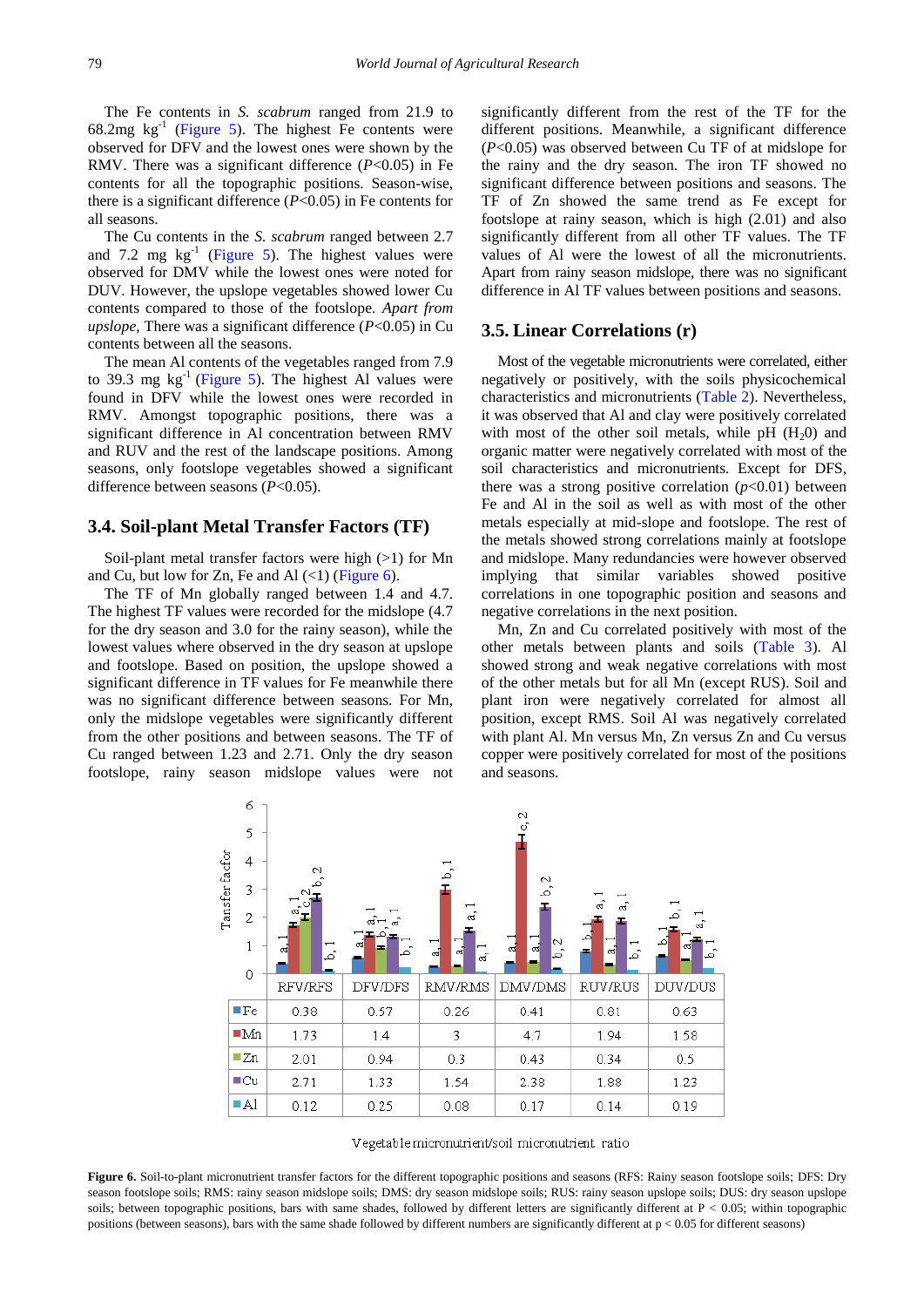<span id="page-7-0"></span>

|            | Clay       | pH<br>(H <sub>2</sub> O) | OM        | Ca        | Mg        | K         | S          | <b>CEC</b> | Avail.<br>P | Fe | Mn           | Zn           | Cu           | Al           |
|------------|------------|--------------------------|-----------|-----------|-----------|-----------|------------|------------|-------------|----|--------------|--------------|--------------|--------------|
| RFS        |            |                          |           |           |           |           |            |            |             |    |              |              |              |              |
| Fe         | 0.22       | $0.82**$                 | $0.60**$  | $0.63**$  | $0.84**$  | $0.95**$  | $0.78**$   | $0.95**$   | 0.01        | 1  | $0.76**$     | $-0.33*$     | $0.54**$     | $0.59**$     |
| Mn         | $0.80**$   | $0.94**$                 | $-0.84**$ | $-0.81**$ | $-0.85**$ | $-0.10$   | -0.06      | $0.81**$   | $0.79**$    |    | $\mathbf{1}$ | $0.32*$      | $-0.56**$    | $0.37*$      |
| Zn         | $0.33*$    | $-0.95**$                | $-0.63**$ | $-0.70**$ | $-0.92**$ | 0.01      | -0.27      | $-0.89**$  | $-0.35*$    |    |              | 1            | $-0.43*$     | $-0.22$      |
| Cu         | $0.92**$   | $-0.73**$                | $0.96**$  | $0.77**$  | $-0.97**$ | -0.25     | $-0.40**$  | $-0.98**$  | $0.96**$    |    |              |              | 1            | 0.08         |
| Al         | $-0.95**$  | $-0.98**$                | $-0.98**$ | 0.01      | 0.01      | 0.18      | $0.68**$   | $-0.27$    | 0.16        |    |              |              |              | $\mathbf{1}$ |
|            |            |                          |           |           |           |           | <b>DFS</b> |            |             |    |              |              |              |              |
| Fe         | $0.97**$   | $-0.89**$                | $-0.66**$ | $0.59**$  | $-0.79**$ | 0.26      | $0.47**$   | $0.87**$   | $0.95**$    | 1  | $-0.23$      | 0.06         | $0.91**$     | $0.66**$     |
| Mn         | $-0.76**$  | $-0.98**$                | $-0.71**$ | $-0.04$   | $-0.35*$  | $0.44*$   | $0.54**$   | $0.75**$   | 0.23        |    | $\mathbf{1}$ | 0.28         | $-0.89**$    | $0.71**$     |
| Zn         | $0.99**$   | $0.99**$                 | $0.42*$   | 0.71      | $-0.96**$ | 0.04      | $-0.66**$  | $-0.56**$  | $-0.99**$   |    |              | 1            | $0.32*$      | $0.99**$     |
| Cu         | $0.85**$   | $-0.95**$                | $0.30*$   | $-0.98**$ | $0.42*$   | $-0.10$   | $-0.48**$  | $-0.27$    | $0.99**$    |    |              |              | 1            | $0.30*$      |
| Al         | $-0.90**$  | $-0.95**$                | $-0.58**$ | $-0.84**$ | $-0.79**$ | $0.54**$  | $-0.60**$  | $-0.87**$  | $-0.56**$   |    |              |              |              | $\mathbf{1}$ |
| <b>RMS</b> |            |                          |           |           |           |           |            |            |             |    |              |              |              |              |
| Fe         | $0.82**$   | $0.83**$                 | 0.24      | 0.16      | $0.78**$  | $0.62**$  | -0.17      | $0.75**$   | $-0.43*$    | -1 | $0.90**$     | $-0.79**$    | 0.20         | $0.71**$     |
| Mn         | 0.05       | $-0.57**$                | $-0.65**$ | $-0.86**$ | $-0.19$   | -0.13     | $0.52**$   | $0.93**$   | $0.98**$    |    | $\mathbf{1}$ | $0.32*$      | $-0.86**$    | $0.49**$     |
| Zn         | 0.16       | $-0.61**$                | $0.38*$   | $-0.98**$ | $-0.88**$ | 0.10      | $0.87**$   | $-0.27$    | $-0.98**$   |    |              | $\mathbf{1}$ | $-0.10$      | $-0.60**$    |
| Cu         | $0.72**$   | $0.96**$                 | $-0.97**$ | $0.93**$  | $0.86**$  | $-0.27**$ | $-0.63**$  | $-0.70**$  | 0.08        |    |              |              | 1            | $0.57**$     |
| Al         | $-0.64**$  | $-0.68**$                | $-0.89**$ | $-0.27$   | $0.55**$  | $-0.27$   | $-0.28$    | $0.75**$   | $-0.89**$   |    |              |              |              | 1            |
|            |            |                          |           |           |           |           | RMS        |            |             |    |              |              |              |              |
| Fe         | $-0.49**$  | $0.48**$                 | $-0.42*$  | $0.87**$  | $-0.99**$ | $-0.27$   | $-0.22$    | $0.83**$   | $-0.49**$   | 1  | $0.92**$     | $-0.34*$     | $0.64**$     | $0.36*$      |
| Mn         | 0.16       | $-0.70**$                | $-0.48**$ | $0.75**$  | 0.16      | 0.24      | $-0.74**$  | $-0.57**$  | $0.98**$    |    | 1            | $-0.51**$    | $0.76**$     | $0.68**$     |
| Zn         | $0.77**$   | $0.90**$                 | $0.97**$  | $0.93**$  | $-0.50**$ | $-0.55**$ | $-0.80**$  | $-0.87**$  | $0.55**$    |    |              | 1            | 0.23         | $0.52*$      |
| Cu         | $-0.65**$  | $-0.97**$                | $0.58**$  | $-0.62**$ | $-0.23$   | $-0.26$   | 0.17       | $-0.26$    | $0.60**$    |    |              |              | 1            | $-0.14$      |
| Al         | $-0.10$    | $0.61**$                 | $-0.32*$  | $-0.94**$ | $-0.79**$ | $-0.22$   | $-0.09$    | $-0.93**$  | $0.93**$    |    |              |              |              | $\mathbf{1}$ |
|            |            |                          |           |           |           |           | <b>DUS</b> |            |             |    |              |              |              |              |
| Fe         | $-0.27$    | $0.71**$                 | -0.04     | $0.82**$  | $0.82**$  | 0.08      | -0.14      | $-0.27$    | $-0.27$     | 1  | $0.52**$     | $0.54**$     | $0.75**$     | $-0.25$      |
| Mn         | $0.97**$   | $0.79**$                 | $-0.93**$ | $0.93**$  | $0.91**$  | $-0.11$   | $0.47**$   | $0.87**$   | 0.24        |    | $\mathbf{1}$ | $-0.33*$     | 0.09         | 0.18         |
| Zn         | $0.99**$   | $-0.59*$                 | $0.32*$   | $0.97**$  | $0.83**$  | 0.05      | 0.20       | $0.75**$   | $0.55**$    |    |              | 1            | 0.17         | 0.26         |
| Cu         | $0.56**$   | $-0.80**$                | $-0.33*$  | $-0.98**$ | $-0.81**$ | 0.09      | 0.22       | $0.93**$   | 0.26        |    |              |              | 1            | $0.44*$      |
| Al         | $-0.43*$   | $0.91*$                  | $-0.72**$ | 0.08      | $-0.62**$ | $-0.06$   | $0.31*$    | $-0.27$    | 0.01        |    |              |              |              | $\mathbf{1}$ |
|            | <b>RUS</b> |                          |           |           |           |           |            |            |             |    |              |              |              |              |
| Fe         | $0.98**$   | $0.60**$                 | $0.58**$  | $-0.89**$ | $-0.99**$ | $-0.14$   | $-0.20$    | $0.87**$   | $0.59**$    | -1 | $0.52**$     | $0.54**$     | $0.59**$     | $0.68**$     |
| Mn         | $0.99**$   | $0.91**$                 | $-0.98**$ | $-0.49**$ | $-0.21$   | 0.27      | 0.26       | $0.66**$   | $-0.04$     |    | $\mathbf{1}$ | $0.67**$     | 0.16         | 0.28         |
| Zn         | $-0.45**$  | $-0.89**$                | $0.55**$  | $-0.96**$ | $-0.93**$ | $-0.04$   | $-0.21$    | $-0.53**$  | $0.71**$    |    |              | $\mathbf{1}$ | $-0.17$      | $-0.14$      |
| Cu         | $-0.60**$  | $0.32*$                  | $-0.60**$ | $0.81**$  | $-0.23$   | $-0.08$   | $-0.61**$  | $-0.06$    | 0.01        |    |              |              | $\mathbf{1}$ | 0.24         |
| Al         | $0.98**$   | $-0.62**$                | $-0.93**$ | $-0.58**$ | $-0.76**$ | $-0.34*$  | $0.96*$    | 0.28       | $0.59**$    |    |              |              |              | $\mathbf{1}$ |
|            |            |                          |           |           |           |           |            |            |             |    |              |              |              |              |

**Table 2. Correlation coefficients (r) amongst soil micronutrients concentrations plus soil physico-chemical characteristics for the different sites and seasons**

*RFS: Rainy season footslope soils; DFS: Dry season footslope soils; RMS: rainy season midslope soils; DMS: dry season midslope soils; RUS: rainy season upslope soils; DUS: dry season upslope soils; \*\*Significant at the 0.01 level; \*Significant at the 0.05 level.*

### **3.6. Micronutrients Intake Rates**

The daily intake of metals was higher in children than in adults for the same landscape position and season [\(Figure 7\)](#page-9-0). In adults, the daily intake of Fe was low for all cases, while in children Fe was low only in the rainy season at upslope and midslope.

In adults, based on position, except for DMV and DUV, there was no significant difference between the daily intake rates of Fe in adults. However, Fe contents varied significantly (*P*<0.05) between seasons [\(Figure 7a](#page-9-0)). Mn intake rates were not significantly different among positions but were all significantly different among seasons, apart from DFV and DMV. For Zn, only RUV and RMV did not vary significantly from the rest of the vegetables based on positions while season-wise, all the daily intake rates were significantly different among seasons. The daily intake rates of Cu at footslope were significantly different from the rest of the positions. Season-wise, only the midslope and the upslope daily intake rates varied significantly among seasons.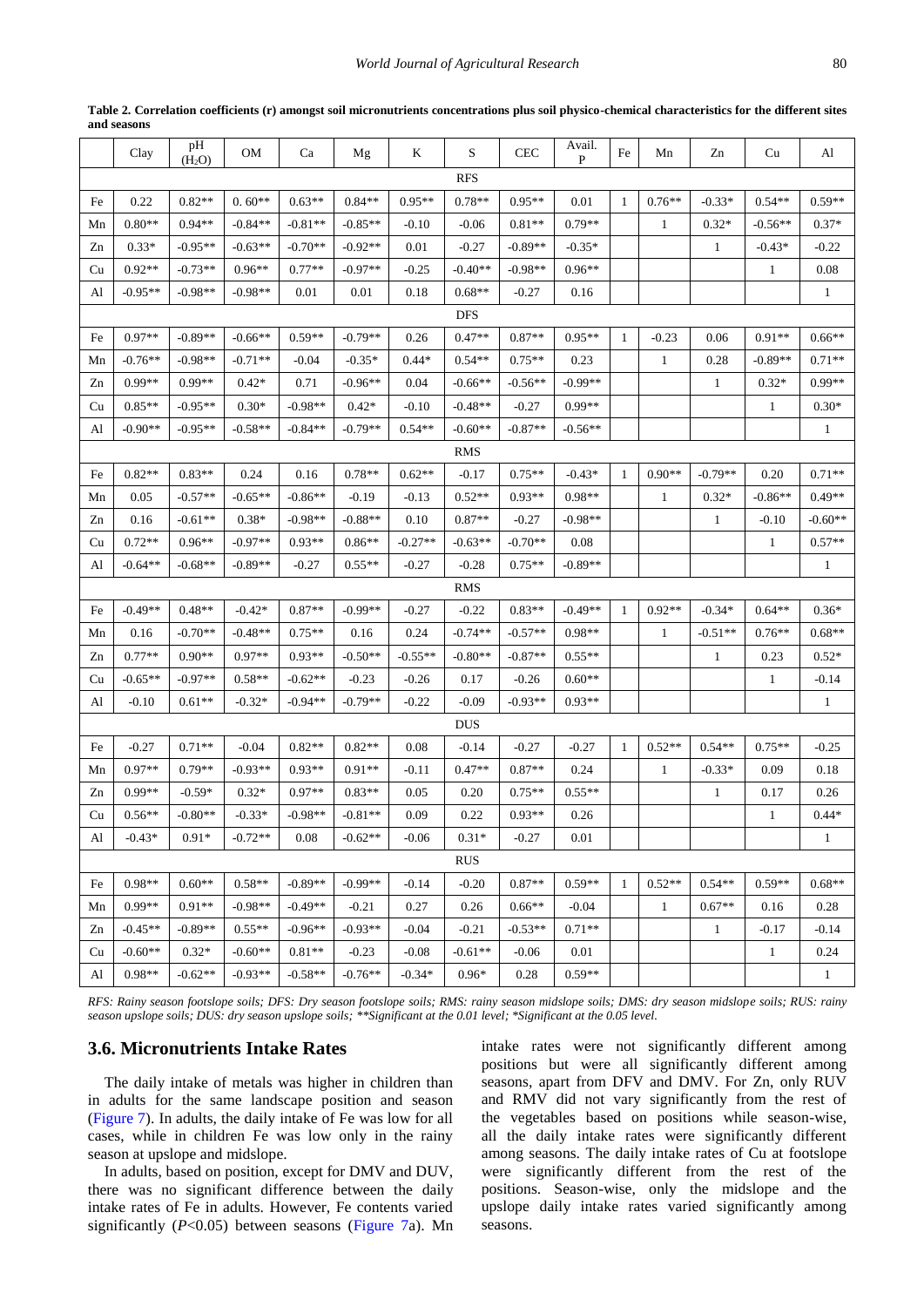**Table 3. Correlation coefficients (r) among micronutrients in soil and vegetable for the different sites and seasons**

<span id="page-8-0"></span>

|                           | Micronutrients             | Fe        | Mn         | $\mathbf{Zn}$ | Cu        | ${\bf Al}$ |  |  |  |  |  |  |
|---------------------------|----------------------------|-----------|------------|---------------|-----------|------------|--|--|--|--|--|--|
| <b>RFS</b>                |                            |           |            |               |           |            |  |  |  |  |  |  |
| <b>RFV</b>                | Fe                         | $-0.61**$ | $-0.89*$   | $-0.23$       | $-0.72**$ | $-0.89**$  |  |  |  |  |  |  |
|                           | Mn                         |           | $0.64**$   | 0.16          | 0.21      | $0.78**$   |  |  |  |  |  |  |
|                           | Zn                         |           |            | $0.91**$      | $-0.12$   | $0.54**$   |  |  |  |  |  |  |
|                           | Cu                         |           |            |               | $0.65**$  | $0.62**$   |  |  |  |  |  |  |
|                           | $\mathop{\rm Al}\nolimits$ |           |            |               |           | $0.17\,$   |  |  |  |  |  |  |
|                           | <b>DFS</b>                 |           |            |               |           |            |  |  |  |  |  |  |
|                           | $\rm Fe$                   | $-0.67**$ | $0.16\,$   | $-0.61**$     | $0.32*$   | 0.23       |  |  |  |  |  |  |
|                           | Mn                         | 0.06      | $-0.66**$  | 0.14          | $0.56**$  | $0.61**$   |  |  |  |  |  |  |
| $\bf{DFV}$                | Zn                         |           | $-0.56**$  | 0.22          | $-0.29$   | $-0.43*$   |  |  |  |  |  |  |
|                           | Cu                         |           |            |               | $0.85*$   | $-0.53**$  |  |  |  |  |  |  |
|                           | $\mathbf{Al}$              |           |            |               |           | 0.11       |  |  |  |  |  |  |
|                           |                            |           | <b>RMS</b> |               |           |            |  |  |  |  |  |  |
|                           | Fe                         | 0.16      | $-0.79*$   | $0.69**$      | $0.55**$  | $-0.68**$  |  |  |  |  |  |  |
|                           | Mn                         |           | $0.76*$    | $0.32*$       | $0.60**$  | $0.48**$   |  |  |  |  |  |  |
| <b>RMV</b>                | Zn                         |           |            | $0.64**$      | $0.39*$   | $-0.70**$  |  |  |  |  |  |  |
|                           | $\ensuremath{\mathrm{Cu}}$ |           |            |               | $0.93**$  | $0.90**$   |  |  |  |  |  |  |
|                           | $\rm Al$                   |           |            |               |           | $-0.41*$   |  |  |  |  |  |  |
| <b>DMS</b>                |                            |           |            |               |           |            |  |  |  |  |  |  |
|                           | $\rm Fe$                   | $-0.81**$ | $0.14\,$   | $0.45**$      | $-0.87**$ | 0.29       |  |  |  |  |  |  |
| ${\bf RUV}$               | ${\rm Mn}$                 |           | $0.89**$   | $0.34*$       | $0.64**$  | $0.66**$   |  |  |  |  |  |  |
|                           | Zn                         |           |            | $0.95**$      | $-0.22$   | $-0.34*$   |  |  |  |  |  |  |
|                           | Cu                         |           |            |               | $0.66**$  | $0.89**$   |  |  |  |  |  |  |
|                           | $\mathbf{A}$ l             |           |            |               |           | $-0.87**$  |  |  |  |  |  |  |
|                           |                            |           | <b>DUS</b> |               |           |            |  |  |  |  |  |  |
|                           | Fe                         | $-0.88**$ | $-0.73**$  | $-0.10$       | $-0.86**$ | $-0.16$    |  |  |  |  |  |  |
|                           | Mn                         |           | $0.32*$    | $0.60**$      | 0.21      | $-0.20$    |  |  |  |  |  |  |
| ${\bf D} {\bf U} {\bf V}$ | ${\rm Zn}$                 |           |            | 0.22          | $0.67**$  | $0.32*$    |  |  |  |  |  |  |
|                           | $\ensuremath{\mathrm{Cu}}$ |           |            |               | $0.71**$  | 0.22       |  |  |  |  |  |  |
|                           | $\mathbf{A}$ l             |           |            |               |           | $-0.49**$  |  |  |  |  |  |  |
| RUS                       |                            |           |            |               |           |            |  |  |  |  |  |  |
|                           | $\rm Fe$                   | $-0.53**$ | $-0.83**$  | 0.03          | $-0.52**$ | $-0.42*$   |  |  |  |  |  |  |
|                           | Mn                         |           | $0.54**$   | $-0.05$       | $0.82**$  | $0.59**$   |  |  |  |  |  |  |
| <b>RUV</b>                | Zn                         |           |            | $-0.41*$      | $0.59**$  | $-0.21$    |  |  |  |  |  |  |
|                           | Cu                         |           |            |               | $0.08\,$  | $-0.24$    |  |  |  |  |  |  |
|                           | $\mathbf{A}$ l             |           |            |               |           | $-0.72**$  |  |  |  |  |  |  |

*RMS: rainy season midslope soils; DMS: dry season midslope soils; RUS: rainy season upslope soils; DUS: dry season upslope soils; RFV: Rainy season footslope vegetables; DFV: Dry season footslope vegetables; RMV: rainy season midslope vegetables; RUV: rainy season upslope vegetables; DUV: dry season upslope vegetables.*

In Children, all the daily intake rates of Fe and Mn were significantly different among positions. Season-wise, all the intake rates were significant different between seasons and topographic positions [\(Figure 7b](#page-9-0)).

For Zn, apart from DUV and RMV, all other daily intake rates were significantly different among positions but all the values were significantly different among seasons within each topographic position.

For Cu, DUV, RUV and RMV did not vary significantly unlike the rest of the daily metal intake rates. Within each topographic position, footslope and midslope values were significantly different among seasons. Finally, the daily intake rates of Al varied significantly between topographic positions but only footslope showed a seasonal significant variation (*P*<0.05).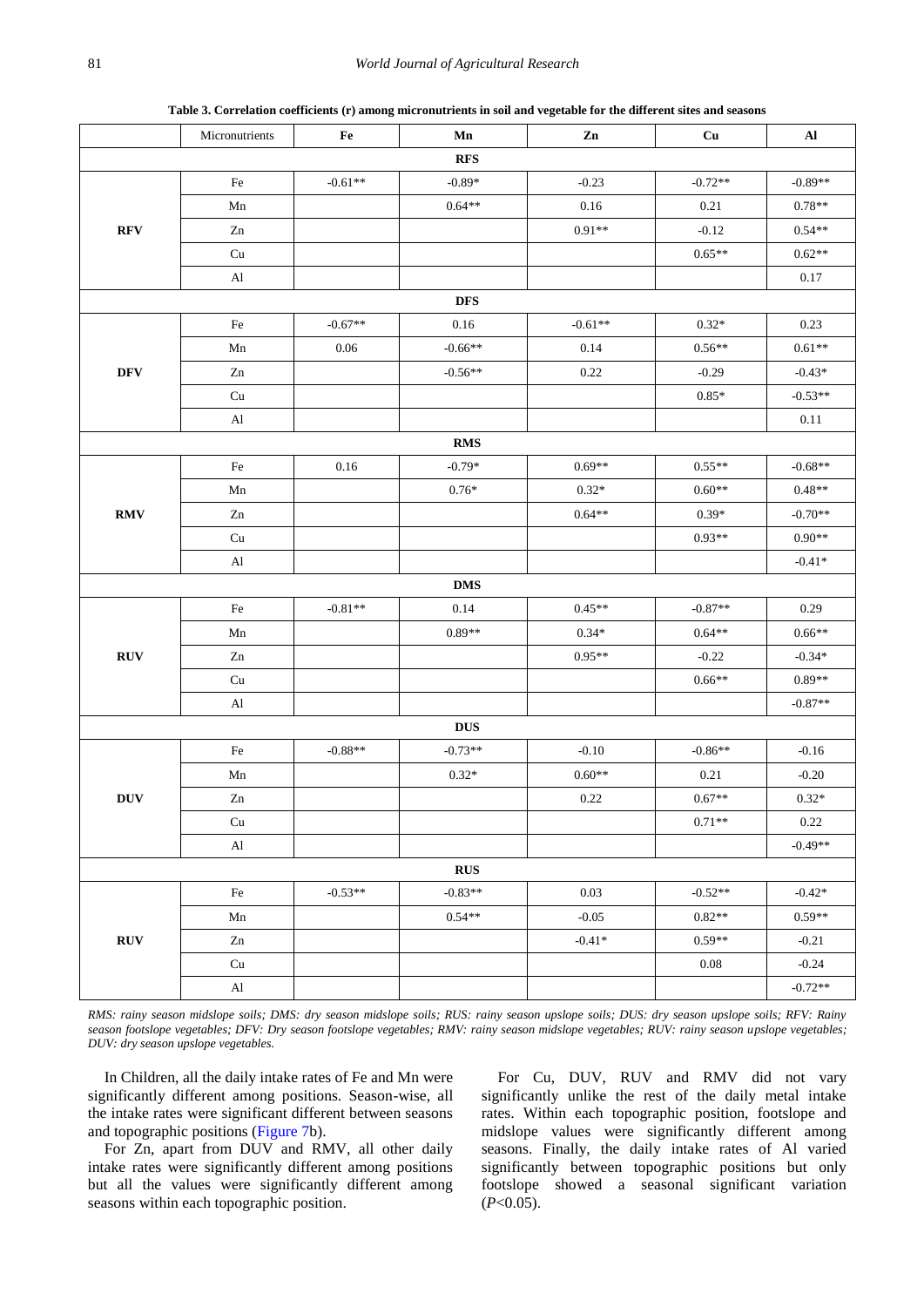<span id="page-9-0"></span>

Vegetable sample

*RFV: Rainy season footslope vegetables; DFV: Dry season footslope vegetables; RMV: rainy season midslope vegetables; DMV: dry season midslope vegetables; RUV: rainy season upslope vegetables; DUV: dry season upslope vegetables. Between topographic positions, bars with same shades, followed by different letters are significantly different at P < 0.05;*  within topographic positions (between seasons), bars with the same shade followed by different numbers are significantly *different at p < 0.05 for different seasons).*

**Figure 7.** Average daily intake of micronutrients through vegetable consumption in Bafut (a) adults; (b) children

# **4. Discussions**

### **4.1. Soil Properties along the Soil Catena**

All the studied soils revealed a uniform particle density in all topographic positions, but porosity was slightly lower for the footslope soils. This could be due to lateral migration and accumulation of fine clayey materials at the lower positions leading to an increase in bulk density of the soils. The studied soils revealed a silt/clay ratio above 0.15 or 0.20 indicating that the soils are relatively young with high degree of weathering potential, respectivel[y \[60,61,62,63,64\].](#page-14-5) The pH values were globally below 5 revealing very acidic soils [\[7\].](#page-12-2) Leaching of bases under high rainfall and

warm temperature, typical of tropical ecosystems, is the primary cause of soil acidic reactions [\[65\].](#page-14-6) The OC contents were very high in all the soils and decreased with increased slope with lowest values recorded at mid-slope and results matched the findings of [\[2,4,64\].](#page-12-3) Soil texture has a strong influence on soil's ability to store and amass soil organic carbon [\[65\].](#page-14-6) The exchangeable cations were higher at the footslope than the upper positions. This might imply leaching from the upper landscape positions and deposition at the footslope  $[65]$ . Also, the basic cations were higher in the dry season compared to the rainy season at different positions and these agrees with abundant rainfall in the rainy season that leaches upper landscapes and enriches the lower positions with basic cations [\[66\].](#page-14-7)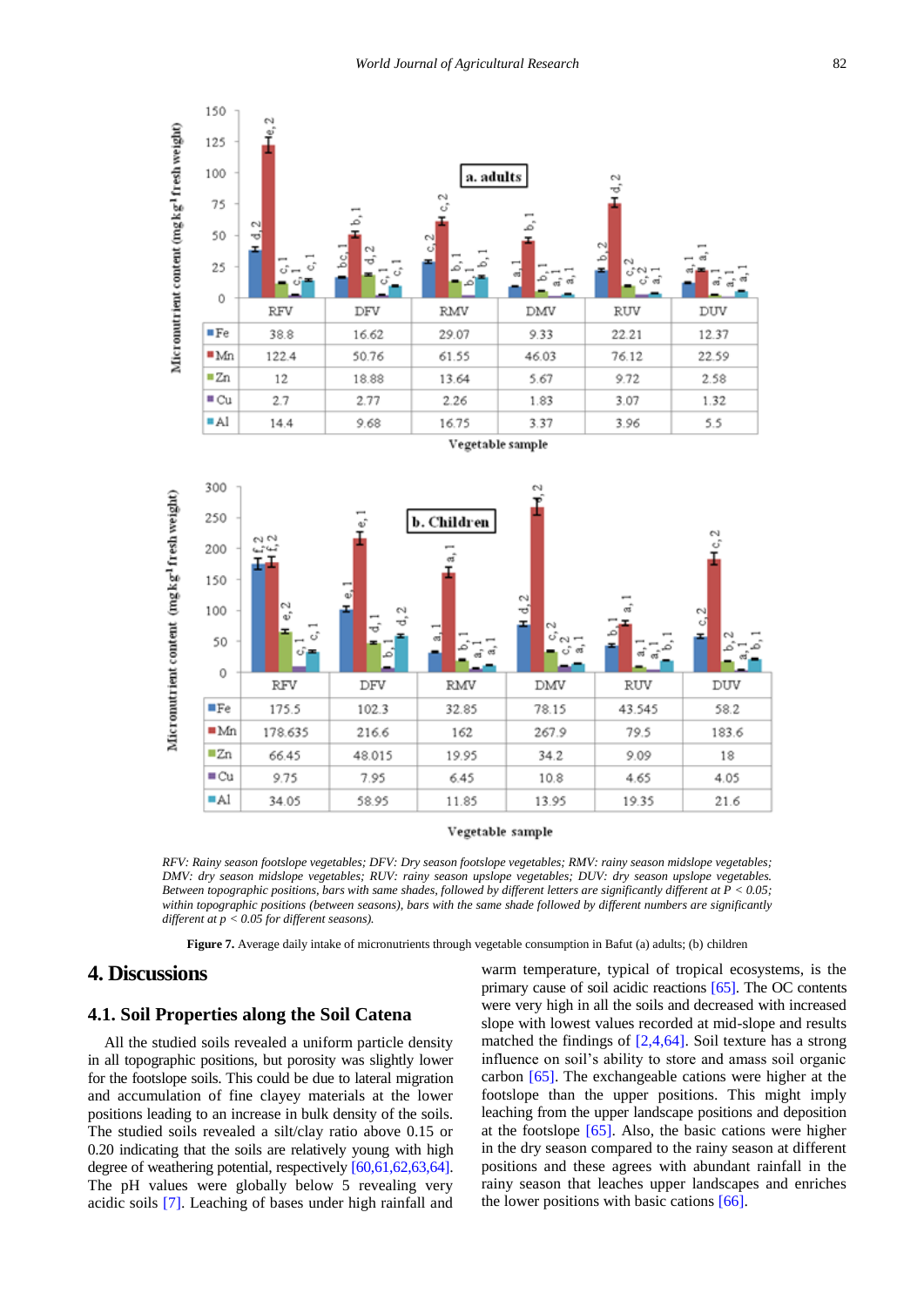# **4.2. Micronutrient Concentrations of Soils along the Soil Catena**

The Fe contents were high for all the positions and seasons according to [\[59\],](#page-14-8) and fell within the permissible range of agricultural soils [\[72\]](#page-14-9) as well as above the critical limits for plant growth [\[73\].](#page-14-10) The Fe contents of soil usually range between 200 mg  $kg^{-1}$  and 100 000 mg  $kg^{-1}$ [\[74\].](#page-14-11) Apart from the upslope rainy season soils in Bafut, all soil Fe levels were higher than the  $21.4-58.9$  mg kg<sup>-1</sup> reported for some contaminated soils in Jos (Nigeria) by [\[75\]](#page-14-12) but lower than Fe contents documented for vegetable soils of the Cameroon inland valleys of the Nkoup River in Foumbot [\[29\]](#page-13-24) and Mezam River in Bamenda [\[25\].](#page-13-25) Fe availability under stress conditions in some soils is enhanced through the production of organic chelating agents by microorganisms [\[76\].](#page-14-13) Fe deficiency is common in neutral to alkaline soils [\[77\].](#page-14-14) The high Fe concentration of the Bafut soils might therefore be related to their acidic nature, conditions favorable for Fe accumulation. The main sources of Fe are probably the parent rocks, iron pipes, waste can containers and rusted iron rods commonly dumped into nature following rapid population growth in the Bafut Sub-division as well as Fe present in irrigation water [\[78\].](#page-14-15) Fe deficiency, thus, is not likely to occur on vegetables grown on these soils.

Mn was the most concentrated micronutrient in the S. scabrum, ranging between 53 and 178.6 mg kg<sup>-1</sup>. The highest contents were observed for DMV while the lowest ones were shown by the RUV implying a possibly higher Mn absorption in the dry season compared to the rainy season. Apart from RUV, the Mn contents of the rest of the vegetables did not vary significantly site-wise. Between seasons, the Mn contents were significantly different for all the sites revealing that seasonal changes play a vital role on Mn availability and absorption. These values were however within the intervals required for normal plant growth [\[79\],](#page-14-16) but fell far below the toxicity level in plants [\[80\]](#page-14-17) indicating a normal plant growth. Generally, the concentration of Mn in soil covers a particularly wide range, from as little as  $20 \text{ mg kg}^{-1}$  to well over 3000 mg  $kg^{-1}$  [\[74\].](#page-14-11) The lowest limits are typical of severely leached acid soils meanwhile Mn toxicities are common in unleached acid soils and waterlogged conditions; severe Mn deficiency is common in alkaline and calcareous soils [\[10,77\].](#page-13-26) Soil pH is therefore one of the main factors determining Mn availability in soils [\[65\].](#page-14-6) A pH value below 6.0 favours Mn reduction and formation of the more available divalent ion  $(Mn^{2+})$ ; a higher pH favours Mn oxidation to  $Mn^{4+}$  ion, forming the insoluble oxides like  $MnO_2$ ,  $Mn_2O_3$  and  $Mn_3O_4$  [\[65,74\].](#page-14-6) The high Mn contents of vegetables recorded in the present study could be related to the soil acidic pH [\[81\].](#page-14-18)

The mean soil Zn contents in all the topographic positions were high based on the critical values of [\[59\].](#page-14-8) Generally, in most of the positions, Zn was irregularly distributed in others. It was below the permissible range for agricultural soils [\[72\]](#page-14-9) and generally above the critical levels recommended for agriculture [\[73\].](#page-14-10) Similar results have been documented  $[2,4,6]$ . Certain soil conditions might reduce Zn availability, notably high pH as the solubility of Zn decreases with increase pH [\[10\].](#page-13-26) Thus, a high incidence of Zn deficiency often occurs on

calcareous or limed soils while excessive levels are common on very acid soils  $(<$  pH 5.0) or in areas where zinc-enriched municipal sewage sludge or industrial waste have been added to cropland as soil amendment [\[27,77\].](#page-13-27)

The Cu contents in the Bafut soils were medium to high [\[59\],](#page-14-8) fell below the permissible range for agricultural soils [\[72\]](#page-14-9) and below the critical levels for agricultural soils [\[73\].](#page-14-10)  These results are similar to those reported by [\[34\].](#page-13-28) *S. scabrum* is particularly sensitive to Cu deficiencies [82]. Soils derived from basic rocks usually show low Cu contents whereas acid rocks favour Cu availability [\[74\].](#page-14-11) Factors affecting the soils ability to provide Cu to plants include pH, humus content and proportion of sand to clay [\[65\].](#page-14-6) Cu deficiency is most common on highly calcareous soils as well as in sandy soils with low organic matter contents [\[82\].](#page-14-19) These findings are consistent with those of the studied area. High contents of other metals Fe, Mg and Al in soil can induce Cu deficiency due to ionic balance effect [\[10,74\].](#page-13-26)

The Al concentrations of the soils were very high and this was unfailingly related to the soil's strong acidity [\[52\].](#page-13-22)  However, the Al toxicity of Kamprath [\[53\]](#page-13-23) fell within the moderate range indicating that Al tolerant plants could grow on such soils. In such acid soils, the Al concentration increases drastically, becomes toxic and disturbs root growth and functions. Soil pH is the most important factor that influences the form of Al present in soils [\[84-89\].](#page-14-20)

Soil  $pH(H<sub>2</sub>O)$  values below 5.5 are accompanied by numerous phenomena, such as increased abundance of Al and Mn, reduced amounts of basic cations, reduced solubility of phosphorous and molybdenum and the inhibited root growth [\[10\].](#page-13-26) Significantly high clay contents and available phosphorus might increase risk of Al toxicity at low pH [\[10\].](#page-13-26) At low pH, organic matter could buffer Al toxicity by forming chelates with it, thus reducing excess Al from being taken up by plants [\[86,87,88\].](#page-14-21) However, in the present study, despite the highest pH, clay contents, exchangeable cations and CEC of the footslope soils, they showed the highest Al concentrations. This might be due to site-specific features responsible and a possible migration of excess Al from the upper landscapes to the valleys [\[10\].](#page-13-26) These Al concentrations are higher than those reported elsewhere by [\[89\],](#page-14-22) perhaps because of the acidic pH of the Bafut soils which could be stimulating dissolution of Al species. These high values are typical of volcanic soils where Al commonly forms complexes with organic material to leading to an increase in its stability [\[65\].](#page-14-6) The acidic character of Bafut soil might be influenced by several agricultural practices conducted by farmers.

The Fe/Mn ratios were greater than 2.5 for all the midslope soils but less than 1.5 for all footslope soils, no matter the season. This revealed a potential Fe toxicity to plants in the midslope and a potential Mn toxicity to plants at the footslope [\[10\].](#page-13-26) For the upslope soils, the Fe/Mn ratios fell between 1.5 and 2, indicating that none of the two micronutrients were toxic to plants at this landscape position [\[10\].](#page-13-26) This Fe/Mn trend from upslope to footslope could be directly linked to soil controlling factors which are both intrinsic (clayey to heavy clayey texture, relative humidity, mediocre porosity, acidic pH, high organic matter content, degree of slaking, structural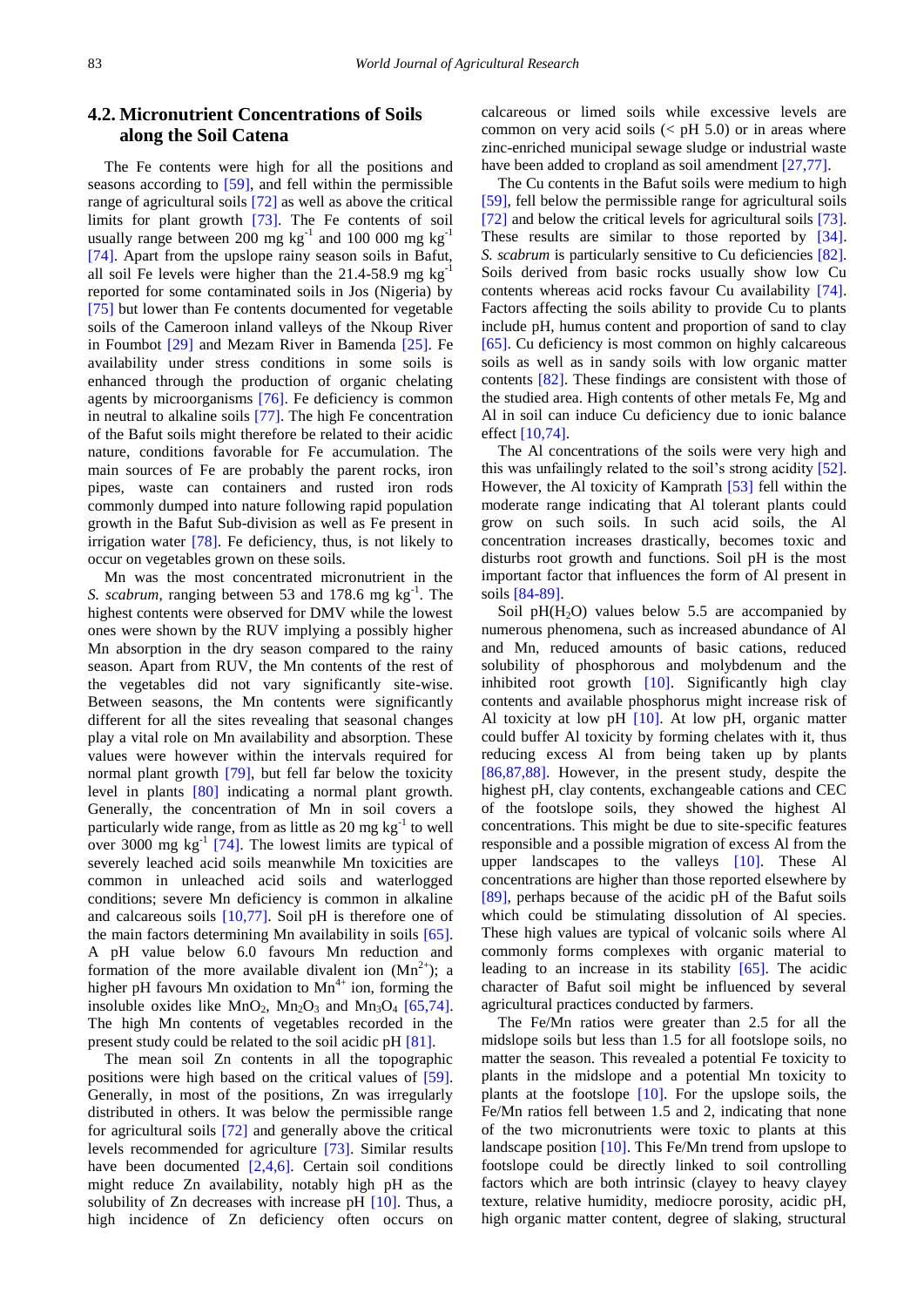stability, etc) and extrinsic (high precipitation, temperature, gradient of slope, etc). These factors influence the solubility and mobility of soil micronutrients and subsequent availability for plants absorption [\[90\].](#page-14-23)

### **4.3. Vegetable Micronutrient Levels along the Soil Catena**

The Fe contents in *S. scabrum* ranged from 21.9 to 68.2 mg kg -1 and were the second most represented element in the vegetable samples from the studied sites after Mn. The highest Fe contents were observed for DFV and the lowest ones were shown by the RMV. These trends might be related to depletion of iron by rain water and subsequent accumulation in the footslope, which begin to precipitate during the dry season  $[65]$ . This might, thus, explain why there was a season-wise significant difference in Fe contents between the midslope and valley vegetables. Apart from dry season vegetables in upslope and valley, the remaining treatments were below the normal range required for plant growth [\[79\],](#page-14-16) very far below the toxicity levels [\[80\]](#page-14-17) and will therefore not pose any problems to consumers as Food [\[91\].](#page-14-24) The low Fe contents of *S. scabrum* compared to the soils could be due to the naturally high organic matter contents at soil surface, which at low pH, favours the formation of organo-metallic complexes with Fe, thereby blocking its uptake by plants [\[92\].](#page-14-25) In the footslope, the Fe contents were lower than those already documented in Ngaoundéré (North Cameroon) by [\[93\]](#page-14-26) and [\[8\],](#page-13-6) but very far below those reported by [\[25\]](#page-13-25) on vegetables grown along the Mezam River in Bamenda. These metal values were also lower than those reported in Kenya and Tanzania [\[8\]](#page-13-6) and in Nigeria [\[83\].](#page-14-27) The Mn contents in the Bafut *S. scabrum* were extremely high relative to values reported for some vegetables in India [\[15,24\]](#page-13-29) and Russia [\[94\].](#page-14-28) Globally, the dry season *S. scabrum* showed higher Mn contents than those grown in the rainy season. The metal contents of vegetables fell within the sufficiency levels and below the toxicity levels for optimum plant growth [\[79\]](#page-14-16) as well as within the permissible levels in food [\[91\].](#page-14-24) Mn and Fe are essential mineral elements for both plants and animals, and the recorded levels in this study indicate that the vegetables constitute very good sources of nutrients for the population.

The Zn concentrations of *S. scabrum* fell below the critical range for optimum plant growth [\[14\]](#page-13-30) as well as the permissible level in food [\[91\].](#page-14-24) All the *S. scabrum* samples contained inadequate Zn levels [\[79\].](#page-14-16) These observed values were in agreement with those published by [\[8\]](#page-13-6) and [\[82\]](#page-14-19) but were higher than values reported by [\[25\]](#page-13-25) on vegetables grown along the Mezam River valley in Bamenda. This Zn levels were also analogous to the 25.2-50.0 mg  $kg^{-1}$  reported for *S. scabrum* in India [\[15,24\],](#page-13-29) higher than values recorded on vegetables in Nigeria [\[95\],](#page-14-29) Egypt [\[97\]](#page-14-30) and Latin America [\[97\].](#page-14-30) Zn deficiency has been reported on crops growing where calcareous subsoils have been exposed by land leveling or erosion, or where subsoil is mixed with topsoil [\[77\].](#page-14-14)

The Cu contents of *S. scabrum* were very low compared to the other metals. The footslope vegetables fell within the normal level in plant growth [\[79\]](#page-14-16) and below the toxicity level [\[80\],](#page-14-17) but fell within the permissible level for human consumption [\[91\].](#page-14-24) For the midslope, RMV fell below the normal level in plants and RMV fell within normal level, but both were within the permissible levels in food [\[91\].](#page-14-24) The upslope vegetables fell below the normal level and toxicity limits [\[80\],](#page-14-17) but fell within the permissible level in food (FAO/WHO 2001). These values were close to those reported by [\[93\]](#page-14-26) in Ngaoundéré (North Cameroon), but higher than those of [\[29\]](#page-13-24) for vegetables grown along the Nkoup River valley in Foumbot (West Cameroon). This range fell within values for vegetables irrigated with wastewater  $[25]$ . The Cu content of most agricultural soils ranges from 2 to 100  $\mu$ g/g [\[74,98\].](#page-14-11)

Although the vegetable Al contents were far below those of the studied soils, they were extremely high compared to the permissible limit of  $1.00 \text{ mg kg}^{-1}$  in food [\[91\].](#page-14-24) These results were contrary to expectations considering that the soils of the area showed low pH, high organic matter, high available phosphorus and high exchangeable Ca which are conditions that hinder Al uptake by roots. Even so, mechanisms controlling Al uptake, tolerance and toxicity are numerous and complicated due to the complex chemistry of Al according to [\[86\].](#page-14-21) The long-term human intake of such vegetable with high Al contents could causes problems in humans as nervous system, lungs, and kidney. Strong accumulation in humans could lead to Alzheimer's disease, Parkinson's disease, etc [\[91\].](#page-14-24)

The metal transfer factors were above 1 for Cu and Mn in the studied soils implying a relatively higher concentration of those two metals in the vegetables compared to the soils. Zn showed a transfer factor above 1 only for the rainy season footslope soils. The rest of the horizons showed transfer rates below 1. Similar findings [\[25\]](#page-13-25) along the Mezam river valley in Bamenda town revealed very high metal transfer factors for Zn  $(4.58-7.09$  mg  $\text{kg}^{-1}$  dry weight) and Cu  $(0.69-1.62 \text{ mg kg}^{-1} \text{ dry weight})$  compared to Bafut, while the Fe and Mn factors were comparable. The differences may result from vegetable irrigation with contaminated water in the Bamenda Urban Centre which leads to the deposition of excess plant micronutrients in the soils.

Most of the soil micronutrients showed strong correlations with other soil micronutrients and physicochemical characteristics. Between vegetables and soils, Mn, Zn and Cu correlated positively amongst themselves and with most of the other metals in agreement with the high transfer factors of these three micronutrients compared to Fe and Al. However, numerous redundancies were observed in soil and vegetable data correlations attributable to many causes such as site-specific biogeochemical characteristics, previous land management systems, biotic activity and small size of samples used. Amundson et al*.* [\[99\]](#page-14-31) attributed such behavior of soil properties to the agriculture imprint on the critical zone. Biogeochemical processes in the critical zone affect the metal speciation thereby controlling their solubility, mobility, bioavailability and toxicity hence making their distribution in the critical zone very complex [\[100\].](#page-14-32) Thus, Metal ions in soil solution may undergo numerous pathways: plant uptake or retention on surfaces of minerals, natural organic matter, and microbes or leaching into groundwater or by colloidfacilitated transport, or even precipitation into solid phases or finally diffusion in porous media such as soils.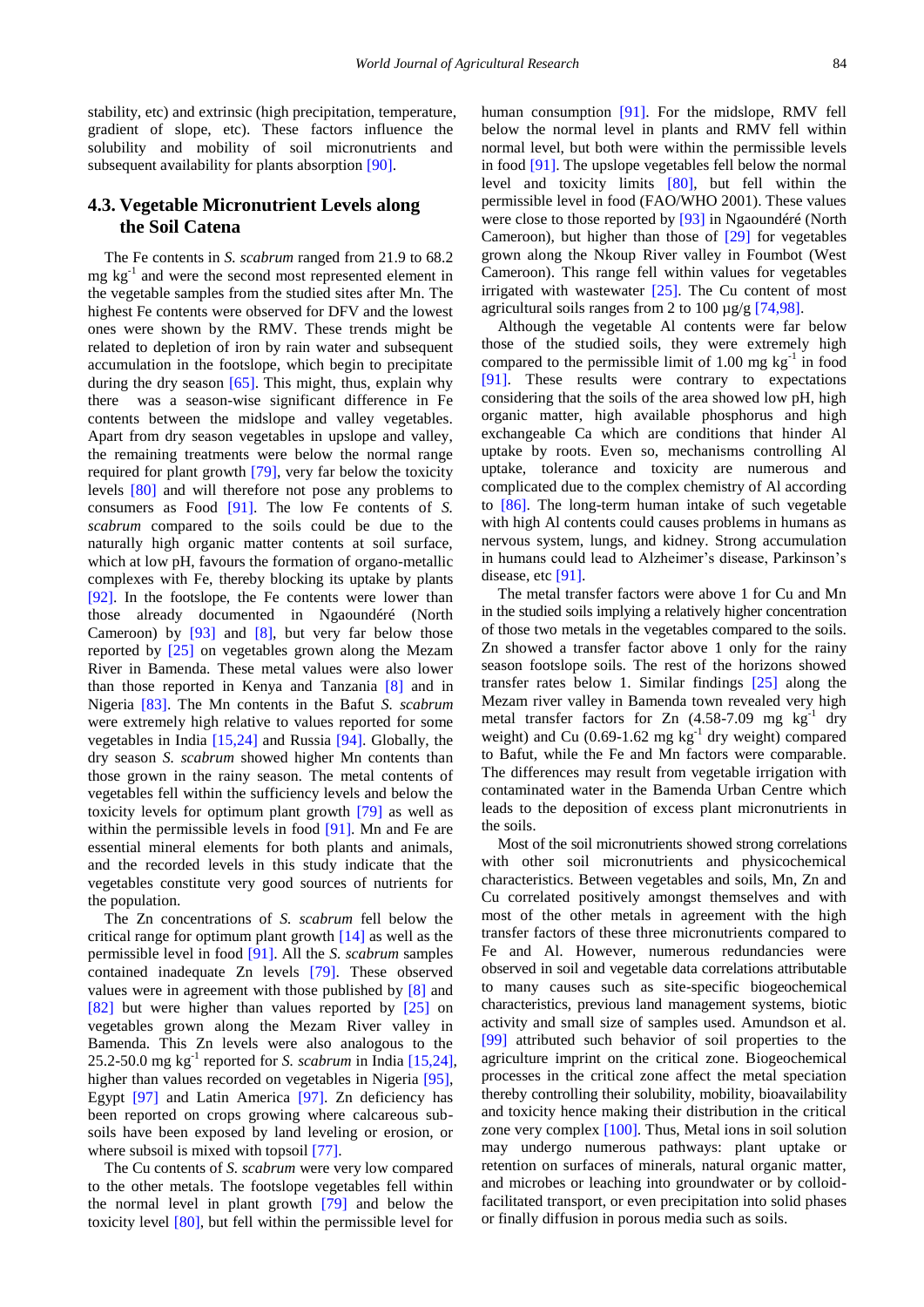# **4.4. Influence of Slope and Seasons on Soil Micronutrient Levels and Uptake by Plants and Humans**

The footslope soils showed a slightly higher bulk density, lower porosity and a lower sandy fraction. Based on the silt/clay ratio, the relatively younger age of the midslope was consistent with a steep slope that favours erosions and continuous rejuvenation of the soil [\[65\].](#page-14-6) Soil acidity did not vary much along the slope. Organic matter content did not vary much among seasons but was highest at the footslope and least at midslope. Basic cations, sum of bases, CEC and base saturation were slightly higher at the rainy season and at the footslope but least at the midslope. Available P was higher in the dry season apart from the footslope but the lowest levels appeared in the midslope. The footslope and upslope showed a more stable structural stability compared to the midslope. Apart from soil Cu and Zn that showed higher levels at midslope, the other metals revealed a higher accumulation at the footslope and a global leaching of the midslope. All the micronutrients were highly concentrated in the dry season, apart from Al, for all topographic positions. The micronutrient concentrations of *S. scabrum* were higher in the dry seasons for all metals apart from Cu and Zn at footslope. The metal transfer factors of most of the metals in *S. Scabrum* were higher in the dry season, except for Fe at upslope, Mn at footslope and upslope, Zn at footslope and Cu at footslope and upslope. These results were concomitant with the average daily consumption rates which were highest in the dry season for most of the topographic positions in children and adults. The influence of topography and seasons on spatial variations of soil properties and bioavailability of plant nutrients has already been reported [\[1,3,4,10\].](#page-12-0) The results of the correlation coefficients analysis enabled to explain most of the trends from soil to plant and finally to human consumption, but not others due to the presence of numerous redundancies in data. The influence of topography and climate on the pedogenetic process has been highlighted by [\[65\].](#page-14-6) These factors affect plants through rate of micronutrients uptake, levels of nutrients in the vegetables and subsequent human daily intake though vegetable consumption. According to [\[4\]](#page-12-4) slope is the main factor contributing to the transportation and accumulation of fine soil particles when soil organic matter content and structural stability are low thus contributing to upslope "cleansing" and footslope enrichment.

### **4.5. Micronutrient Daily Intake Rates**

Except for Fe and Zn in adults, most of the daily micronutrient intake rates in all topographic positions were above the recommended daily dietary allowance of the FAO/WHO [\[91,101\]](#page-14-24) for both children and adults. The children mean daily intake was higher than that of adults and this could be linked to the relatively smaller body weight of children. This indicates excess intake of those micronutrients into the body for the inhabitants of the area calling for more attention to be taken to minimize metal contamination especially for Mn, Cu and Al in adults and all the metals in children. The approach to estimate metal intake could have presented some limitations considering

that the cooking and frying process might positively or negatively affect some of the micronutrient concentrations. The daily micronutrient intake rates were too high compared to those already reported for some African indigenous vegetables by [\[25,29\].](#page-13-25)

# **5. Conclusion**

This main objective of this work was to study the effects of different topographic positions and seasons (dry or humid) on micronutrient levels in soils and *Solanum scabrum*. The main results revealed that the micronutrient levels were lowest for the midslope soils in relation to its steeper gradient that affects downwards migration of matter. Zn and Cu were below the recommended range for agricultural soils, while Al fell far above in relation to the strongly acidic pH. In *S. scabrum*, micronutrients appeared as Mn>Fe>Zn>Al>Cu. Globally, vegetable metals levels were higher in the dry season for all positions. Except for Al, all metals were below permissible and toxicity levels in food, while only Fe, Mn and Zn where above recommended range for normal plant growth. Metal transfer factors, apart from midslope, were higher in the dry season. Only Mn and Zn for all positions and seasons as well as Zn at footslope, were above 1. The micronutrient levels in soils and vegetables were generally higher in the dry seasons for all positions. Micronutrient daily intake rates were higher in the dry season for all positions but lowest in the midslope for all seasons. Except Fe and Zn in adults, metal levels were above the recommended daily dietary intake indicating excess micronutrients intake by the inhabitants. Overall, a combination of steep slope and humid season reduces soil micronutrient level, limit uptake by vegetables and hence reduce mean daily intake in humans.

# **Competing Interests**

The authors declare no conflict of interests.

# **References**

- <span id="page-12-0"></span>[1] Biswas, A., Si, B.C, "Revealing the controls of soil water storage at different scales in a Hummocky landscape", *Soil Sci Soc Am J* 75, 1295-1306, 2011.
- <span id="page-12-3"></span>[2] Biwe, E.R, "Status and distribution of available micronutrients along a toposequence at Gubi Bauchi North Eastern Nigeria", *Int Res J Agric Sc and Soil Sc* 2(10), 436-439, 2012.
- [3] Hu, W. and Si, B.C, "Revealing the relative influence of soil and topographic properties on soil water content distribution at the watershed scale in two sites", *J. Hydrol* 516, 107-118, 2014.
- <span id="page-12-4"></span>[4] Baskan, O., Mayis, O. and Gunturk, A, "Effects of toposequence and land use-land cover on the spatial distribution of soil properties" *Env Earth Sciences,* 75, 448, 2016.
- <span id="page-12-1"></span>[5] Rodriguez-Iturbe, I., D'odorico, P., Porporato, A. and Ridolfi, L, "On the spatial and temporal links between vegetation, climate, and soil moisture" *Water Resour Res* 35, 3709-3722, 1999.
- [6] Bvenura, C., Afolayan, A.J, "Mineral uptake in *Solanum nigrum* L. cultivated on fertilizer amended soils of the Eastern Cape, South Africa", *Journal of Applied Botany and Food Quality,* 87, 220-226, 2014.
- <span id="page-12-2"></span>[7] Beernaert, F. and Bitondo, D, *"Simple and practical methods to evaluate analytical data of soil profiles*". Belgian Cooperation University of Dschang, Dschang, Cameroon, 1991, 66p.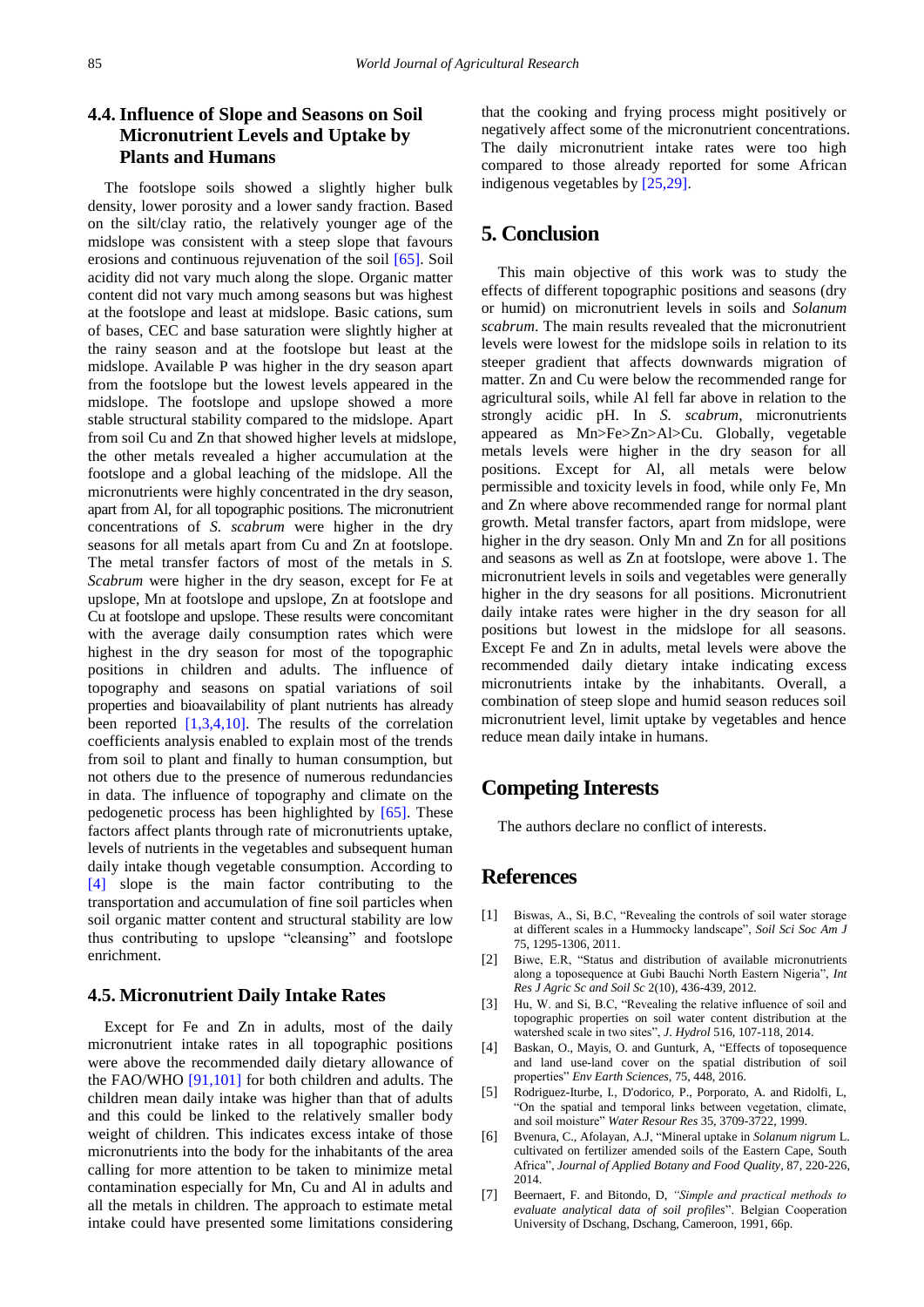- <span id="page-13-6"></span>[8] Kamga, T.R., Kouamé, C., Atangana, A.R., Chagomoka, T. and Ndango, R, "Nutritional evaluation of five African indigenous vegetables", *Journal of Horticultural Research,* 21(1), 99-106, 2013.
- <span id="page-13-0"></span>[9] Devkota, B. and Schmidt, G.H, "Accumulation of heavy metals in food plants and grasshoppers from the Taigetos Mountains", *Greece. J Agric. Ecosyst Environ,* 78, 85-91, 2000.
- <span id="page-13-26"></span>[10] Hodges, S.C, "*Soil fertility basics. Soil extension*" North Carolina State University, North Carolina, USA, 2010.
- [11] Sobrado, M.A, "Soil and leaf micronutrient composition in contrasting habitats in podzolized sands of the Amazon Region", *American Journal of Plant Sciences,* 4, 1918-1923, 2013.
- <span id="page-13-1"></span>[12] Lucas, R.E. and Davis, J.F, "Relationships between pH values of organic soils and availabilities of 12 plant nutrients", *Soil Science*, 92, 177-182, 1961.
- [13] Latham, M, "Role du facteur sol dans le dévéloppement du cottonier en Cote d'Ivoire" *Cahiers ORSTOM, Série Pédologique*, 11(1), 29-42, 1971.
- <span id="page-13-30"></span>[14] Landon, J.R, "Booker tropical soil manual: A handbook for soil survey and agriculture evaluation in the tropics and sub-tropics" Longman, Harlow, UK, 1984.
- <span id="page-13-29"></span>[15] Fiona MM, Singh A, Sharma RK, Agrawal M (2010) Risk assessment of heavy metal toxicity through contaminated vegetables from waste water irrigated area of Varanasi, India. Trop Ecol 51(2), 375-387.
- <span id="page-13-4"></span>[16] Jimoh, T.O., Ndamitso, M.M., Abdullahi, S.H. and Bankole, M.T, "Determination of copper, iron and lead levels in selected vegetables obtained from the three main markets, in Minna, North Central Nigeria", *African Journal of Food Science,* 6(23), 554-559, 2012.
- <span id="page-13-2"></span>[17] Fasuyi, O.A, "Nutritional potentials of some tropical vegetable leaf meals: Chemical characterization and functional properties". *Afr J Biotechnol,* 5, 49-53, 2006.
- [18] Kimatu, J.N, "Correlating aluminum toxicity, heterosis and epigenetic mechanisms in maize yield improvement in acid soils". *Biotechnology and Molecular Biology Reviews*, 10(2), 12-18, 2015.
- <span id="page-13-3"></span>[19] Schippers, R. "*Notes on huckleberry, Solanum scabrum and related black nightshade species*". Natural resources institute University of Greenwich, Greenwich, UK, 1998.
- [20] Fontem, D.A., Berinyuy, J.E. and Schippers, R.R, "*Selecting promising varieties from farmer's landraces-an experience from Cameroon*". FASA/CUDs, Dschang, Cameroon, 2002.
- [21] Okeno, J.A., Chebet, D.K. and Mathenge, P.W, "Status of indigenous vegetables in Kenya". *Acta Hortic*, 621, 9, 2003.
- [22] Kocak, S., Tokusoglu, O. and Aycan, S, "Some heavy metal and trace essential element detection in canned vegetable foodstuffs by differential pulse polarography (DPP)". *Electronic J Environ Agric Food Chem*, 4, 871-878, 2005.
- [23] Radwan MA, Salama AK "Market based survey for some heavy metals in Egyptian fruits and vegetables". *Food Chem Toxicol,* 44, 1273-1278, 2006.
- [24] Singh, B.K. and Taneja, S.K. "Concentration of Zn, Cu, and Mn in vegetables and meat foodstuffs commonly available in Manipur: a North Eastern state of India". *Electronic Journal of Environmental, Agricultural and Food Chemistry,* 9(3), 610-616, 2010.
- <span id="page-13-25"></span>[25] Tita, M.A., Tsala, G.N. and Kamgang, K.V.B, "Levels of metals in huckleberry (*Solanum scabrum*) grown along the Mezam river banks Bamenda, North-West Cameroon: implications for crops growth and human consumption". *Syllabus Review,* 2 (2), 69-78, 2011.
- [26] Adnan Iqbal, M., Nawaz Chaudary, M., Shujah Zaib, Imran M., Khurram Ali, Iqbal, A. et al. "Accumulation of Heavy Metals (Ni, Cu, Cd, Cr, Pb) in Agricultural Soils and Spring Seasonal Plants, Irrigated by Industrial Waste Water". *J Env Tech Man*, 2, 3-10, 2011.
- <span id="page-13-27"></span>[27] Chiroma, T.M., Ebewele, R.O. and Hymore, F.K, () Levels of heavy metals (Cu, Zn, Pb, Fe and Cr) in bush green and roselle irrigated with treated and untreated urban sewage water. *International Research Journal of Environment Sciences*, 1(4), 50-55, 2012.
- [28] Tita, M.A., Azinwi Tamfuh, P., Wotchoko, P., Magha, MA, Bienkaa Azinwi, R, "Micronutrient Composition of Soils and Supported *Solanum scabrum* in Bafut Sub-division (North-West Cameroon)". *Int J Pl Soil Sc*, 9(3), 1-14, 2015.
- <span id="page-13-24"></span>[29] Tita, M.A., Tsala, G.N. and Kamgang, K.V.B, "Levels of heavy metals in vegetables grown along the Nkoup River banks in

Foumbot, Western Cameroon: Implications for crop growth and human consumption", in *Proceedings of the 5th Conference of the Africa Soil Science Society*. Soils and new challenges for Sustainable Development in Africa, ASSS, 57, 2009.

- [30] Nazir, R., Khan, M., Masab, M., Rehman, H.U., Rauf, N.U., Shahab, S, et al. "Accumulation of Heavy Metals (Ni, Cu, Cd, Cr, Pb, Zn, Fe) in the soil, water and plants and analysis of physicochemical parameters of soil and water Collected from Tanda Dam kohat". *J Pharm Sci Res*, 7(3), 89-97, 2015.
- <span id="page-13-5"></span>[31] Lombin, G, "Evaluating the micronutrient fertility of Nigeria's semi-arid savanna soils". *Soil Science,* 136 (1), 42-45, 1983.
- [32] Aduloju, M.O, "Extractable micronutrients in the soils of Bolorunduro catena, Ilorin, Kwara State, Nigeria". *Biosearch research Communications*, 12(2), 139-143, 2000.
- [33] Aduloju, M.O. "Acid extractable micronutrients (Mn and Zn) in selected soils of vegetable producing areas in Kwara State, Nigeria". *Nigerian Journal of Horticultural Science*, 9, 116-119, 2004.
- <span id="page-13-28"></span>[34] Aduloju, M.O. and Abdulmumini, A.A, "Distribution of organic and available forms of phosphorous and micronutrients in the soils of a toposequence in Mokwa, Niger State, Nigeria", in *Proceedings of the International Soil Tillage Research Organisation (ISTRO)*, Aduloju, M.O. and Abdulmumini, A.A, (ed.), Nigeria Symposium, Akure, 3-6 November 2014, Nigeria Distribution of Organic and Available Forms of Phosphorous and Micronutrients in the Soils of a toposequence in Mokwa. ISTRO, Niger State, Nigeria, pp. 256-264, 2014.
- [35] Akan, J.C., Abdulrahman, F.I., Ogugbuaja, V.O., Ayodele, J.T, "Heavy metals and anion levels in some samples of vegetable grown within the vicinity of Challawa Industrial Area, Kano State, Nigeria". *Am J Appl Sci*, 6(3), 534-542, 2009.
- [36] Anita, S., Rajesh, K.S., Madhoolika, A. and Fiona, M.M. "Risk assessment of heavy metals toxicity through contaminated vegetable from waste water irrigated area of Varanasi, India". *Int Soc Trop Ecol*, 51(2), 375-387, 2010.
- <span id="page-13-7"></span>[37] Anonymous, "*Presentation of the Bafut Village Community Project*". VCP, Bafut, Cameroon, 2005.
- <span id="page-13-8"></span>[38] Etia, P.M, "*Climate and climatic zones of Cameroon*" Jeune Afrique, Paris, France, 1980.
- <span id="page-13-9"></span>[39] Letouzey, R, "*Phytogeographic map of Cameron*" Jeune Afrique, Paris, France, 1980.
- <span id="page-13-10"></span>[40] Acho-Chi C. "*Human interference and environmental instability addressing consequences of rapid urban growth in Bamenda*". *Environment and Urbanization,* 10(2), 161-174, 1998.
- <span id="page-13-11"></span>[41] Olivry, J.C, "*Rivers and Streams of Cameroon*", MESRES-ORSTOM, Paris, France, 1986.
- <span id="page-13-12"></span>[42] Morin, S, "*Geomorphological map of Bafut*", Jeune Afrique, Paris, France, 1980.
- <span id="page-13-13"></span>[43] Nougier, J, "*Geological map of Cameroon*", Afrique, Paris, France, 1980.
- <span id="page-13-14"></span>[44] Gavaud, M. and Muller, J.P, "*Soil map of Cameroon*", Jeune Afrique, Paris, France, 1980.
- <span id="page-13-15"></span>[45] FAO, "Guidelines *for soil description, a framework for international classification, correlation and communication*".́ FAO, Rome, Italy, 2006.
- <span id="page-13-16"></span>[46] McLean, E.O, "Soil pH and lime requirement", In *Methods of soil analysis*, Buxton, D.R, (ed.), American Society of Agronomy Inc. and SSSA Inc, Madison, USA, 1982.
- <span id="page-13-17"></span>[47] Walkey, A., and Black, I.A, "*Determination of organic matter in soil*". *Soil Sci*, 37, 549-556, 1934.
- <span id="page-13-18"></span>[48] Bremner, JM. and Mulvaney, C.S, "Total nitrogen", In *Methods of soil analysis*, Buxton, D.R, (ed.), American Society of Agronomy Inc. and SSSA Inc, Madison, USA, 1982.
- <span id="page-13-19"></span>[49] Olsen, S,R. and Sommers, L.E, "Phosphorus" , In *Methods of soil analysis*, Page, A.L., Buxton, R.H., Miller, Keeney, D.R, (Eds.), Am soc Agron, Madison, USA, 403-430, 1980 .
- <span id="page-13-20"></span>[50] Thomas, G.W, "Exchangeable cations", in *Methods of soil analysis*, Page, A.L., Buxton, R.H., Miller, Keeney, D.R, (Eds.), Am soc Agron, Madison, USA, 159-165,1982.
- <span id="page-13-21"></span>[51] Rhoades, J.D, Cation exchanges capacity, in "*Methods of soil analysis"*, Page, A.L., Buxton, R.H., Miller, Keeney, D.R, (eds), Am soc Agron, Madison, USA, 149-158, 1982.
- <span id="page-13-22"></span>[52] SSA, "Methods of soil analysis", In *Chemical methods*, Sparks, D.L, (ed), Aluminum, SSA, Madison, 517-550, 1996.
- <span id="page-13-23"></span>[53] Kamprath, "*Soil acidity and liming in soils of humid tropics*", Nat Acad of Sc, Washington DC, USA, 1972.